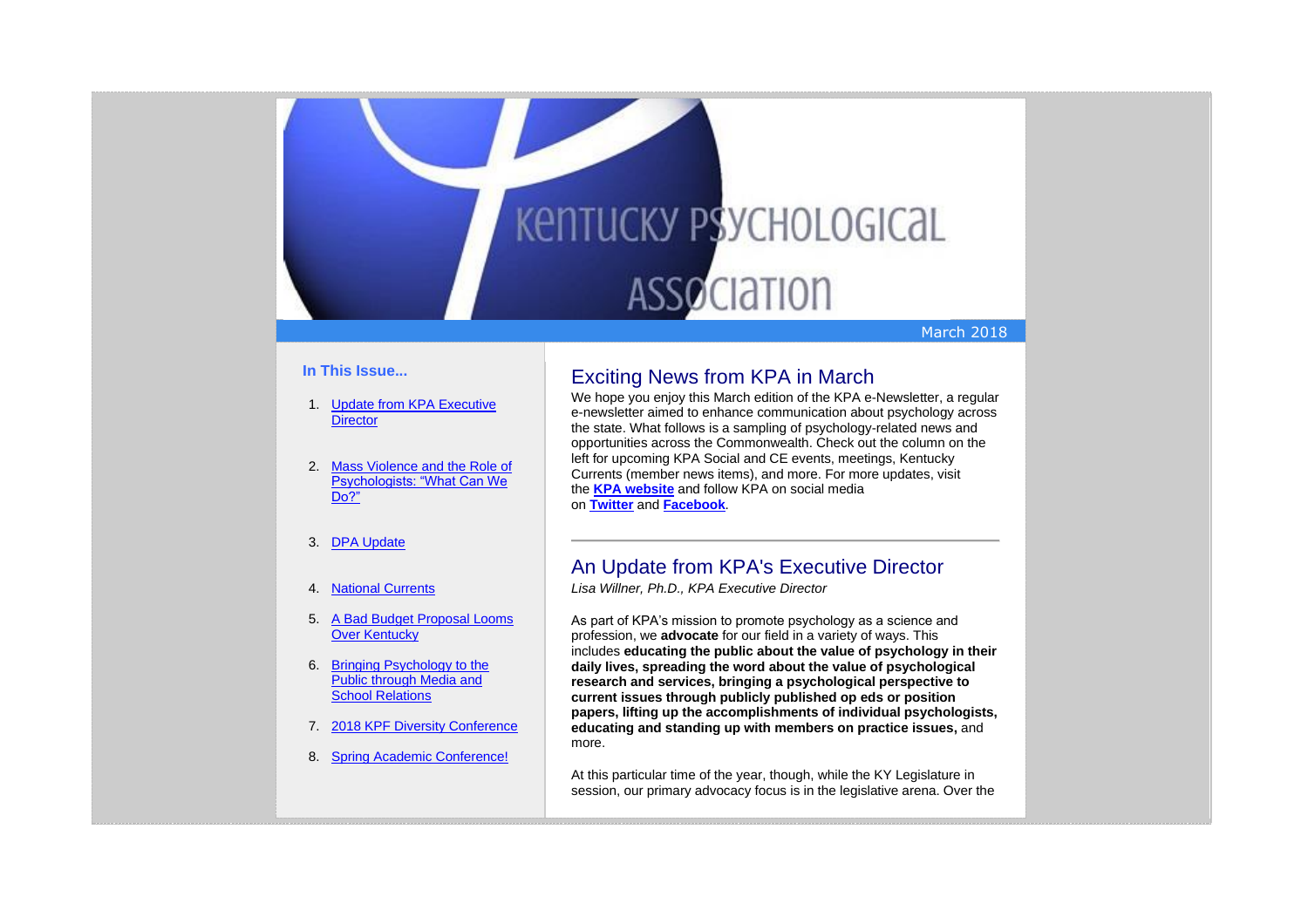## 9. [Psychology Training Expands](https://kpa.memberclicks.net/administrator/index.php?option=com_mccore&view=contactcenter#PsychTrainingKY)  [in Kentucky: A Series](https://kpa.memberclicks.net/administrator/index.php?option=com_mccore&view=contactcenter#PsychTrainingKY)

10. [KPA-PAC](https://kpa.memberclicks.net/administrator/index.php?option=com_mccore&view=contactcenter#kpa-pac)

## 11. [Responsibility for Client Care](https://kpa.memberclicks.net/administrator/index.php?option=com_mccore&view=contactcenter#ethicsclientcare)

12. [KPA Annual Convention](https://kpa.memberclicks.net/administrator/index.php?option=com_mccore&view=contactcenter#ConvUpdate)  [Planning](https://kpa.memberclicks.net/administrator/index.php?option=com_mccore&view=contactcenter#ConvUpdate)

## **KPA's Executive Director in the news**

[http://www.marshallcountydaily.com/](http://www.marshallcountydaily.com/2018/03/02/rep-will-coursey-files-bill-to-create-safe-and-secure-schools-by-increasing-access-to-mental-health-services/) [2018/03/02/rep-will-coursey-files](http://www.marshallcountydaily.com/2018/03/02/rep-will-coursey-files-bill-to-create-safe-and-secure-schools-by-increasing-access-to-mental-health-services/)[bill](http://www.marshallcountydaily.com/2018/03/02/rep-will-coursey-files-bill-to-create-safe-and-secure-schools-by-increasing-access-to-mental-health-services/)[to-create-safe-and-secure-schools](http://www.marshallcountydaily.com/2018/03/02/rep-will-coursey-files-bill-to-create-safe-and-secure-schools-by-increasing-access-to-mental-health-services/)[by-increasing-access-to-mental](http://www.marshallcountydaily.com/2018/03/02/rep-will-coursey-files-bill-to-create-safe-and-secure-schools-by-increasing-access-to-mental-health-services/)[health-services/](http://www.marshallcountydaily.com/2018/03/02/rep-will-coursey-files-bill-to-create-safe-and-secure-schools-by-increasing-access-to-mental-health-services/)

[http://www.wkyt.com/content/news/](http://www.wkyt.com/content/news/Marshall-County-alum-now-lawmaker-files-mental-health-bill-475695333.html?ref=333) [Marshall-County-alum-now](http://www.wkyt.com/content/news/Marshall-County-alum-now-lawmaker-files-mental-health-bill-475695333.html?ref=333) [-lawmaker-files-mental-health-bill-](http://www.wkyt.com/content/news/Marshall-County-alum-now-lawmaker-files-mental-health-bill-475695333.html?ref=333)[475695333.html?ref=333](http://www.wkyt.com/content/news/Marshall-County-alum-now-lawmaker-files-mental-health-bill-475695333.html?ref=333)

*If you have a highlight you would like to share with the KPA office please email us at kpa@kpa.org!*

## **KPA 2018 Legislative Priorities**

## At the state level:

Support state funding and legislation that increases access to behavioral health services and supports a positive climate for psychological providers.

past several years, KPA's legislative advocacy has become increasingly participatory – a sign of great growth in the development of our organization.

**We have established a Legislative Committee** - comprised of experienced KPA leaders representing a broad range of professional background and experience - that reviews every bill filed that is related in any way to behavioral or mental health, public health, health insurance, access to treatment, and more.

**We have institutionalized our annual KPA Legislative Day in the Capitol**, with a larger turnout each year. Now in Year 5, our members are increasingly comfortable and skilled at having conversations with legislators that affect our practices and our work in universities, the future of the field for our students, and access to mental health services that have an impact on the people we serve.

**We have increased the number of KPA members who serve as the go-to resource for their legislators on mental health issues**. Legislators cannot be expected to be experts in all areas, and must rely on their constituents' expertise. With the increased advocacy engagement of our members, KPA is making great strides in positioning psychologists to be those go-to experts.

**KPA has established a Political Action Committee** – funded solely by [member contributions](http://kpapac.squarespace.com/take-action/) - that gives psychology a collective opportunity to support candidates who value psychology, psychological research, and share KPA's values of health and well-being, care and compassion, and equity and inclusiveness across our state.

KPA members respond to **Action Alerts** in response to issues at both the federal and state levels.

Through the work of KPA's lobbyists, **KPA has increased its influence in shaping legislation** that affects our work as psychologists, the lives of those we serve, and the psychological and public health of all Kentuckians. (For one example of KPA's influence, take a look at [HB604,](http://www.lrc.ky.gov/record/18RS/HB604.htm) a bill related to school safety. This was filed by State Representative Will Coursey in response to the tragic and senseless school shooting in Marshall County, and was developed in consultation with KPA from conceptualization to filing.)

Association research tells us that, as a general matter, members don't initially join professional associations in for advocacy, but are more likely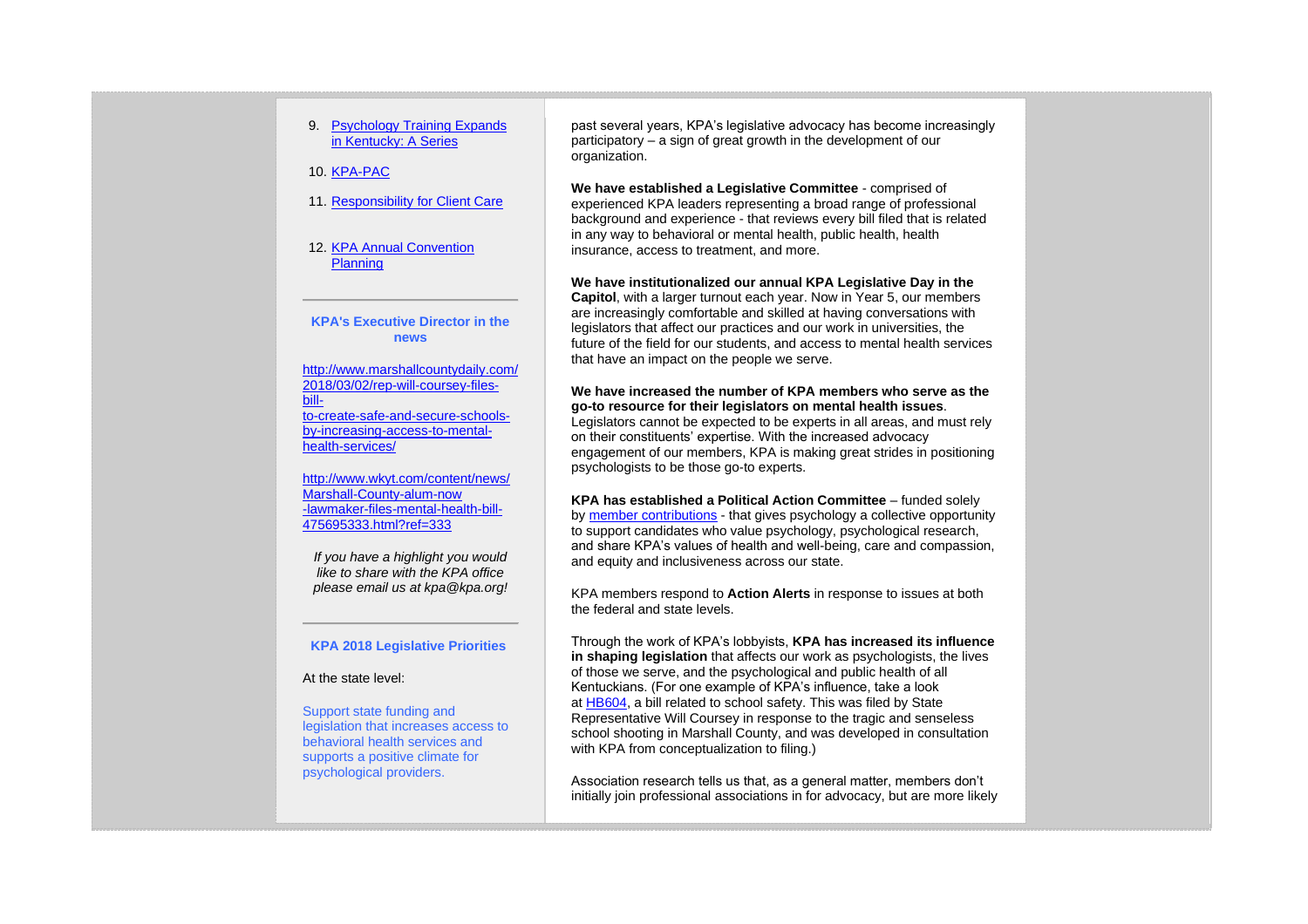Rationale/examples:Require uniform credentialing and prompt payment by Medicaid MCOs and other insurers; Support expanded services to address the Commonwealth's opioid crisis; Provide financial help to sustain CMHCs' operations as part of the state's retirement system.

Support legislation maintaining psychologists' role in licensing, regulating, and overseeing the practice of psychology.

Rationale/examples:Maintain the autonomous functioning of the KY Board of Examiners of Psychology.

Uphold public protection by opposing legislation allowing nonpsychologists to deliver services which are clearly defined as the practice of psychology.

Rationale/examples:Seek revision of bill language which, if not modified, would infringe on the practice of psychology by those seeking licensure in another field.

Increase psychology's voice in decisions affecting behavioral health.

Rationale/examples:Establish a Palliative Care Interdisciplinary Advisory Council within the Cabinet for Health and Family Services with one or more psychologists on the council.

to join for networking and training opportunities. It appears that new members to KPA may fit this general trend, but we are seeing increasingly that KPA's efforts to include and engage our members in ALL types of advocacy for our field are paying off and that **we are increasing the visibility across the state of who we are, what we do, and what psychology has to offer.**

Thanks to all of our valued members who are leading the way in making KPA's advocacy efforts more visible, inclusive, and welcoming to all who wish to get involved – and a huge thank you to the many of you who are accepting the invitation to participate!

Standing with you and standing up for psychology, Lisa

## Mass Violence and the Role of Psychologists: "What Can We Do?"

*Sarah Shelton, PsyD, MPH, MSCP – KPA President*

"The only thing we have to fear is fear itself." These iconic words were uttered by President Roosevelt in 1932 (the same year KPA was founded) and have resonated with Americans for decades since. However, in the recent wake of mass violence, that famous phrase may seem incongruent with reality.

When I began writing this article, it was in partial response to the shooting at Marshall County High School in Benton, Kentucky, in which eighteen students were injured and two students were killed. While this event does not technically meet the strictest definition of a mass shooting, historically defined by the Federal Bureau of Investigations (FBI) as four or more individuals killed in a single event, it is difficult to argue that the horrific events of that day would not qualify.

Indeed, broader definitions of mass killing have since been adopted, including the killing of three or more individuals (2013 US Congressional Act), or the injury but not necessarily death of four or more individuals (Gun Violence Archive). Statistics are more difficult to capture than one might imagine, due to these differences in terminology and certain exclusions that sometimes occur, such as gang activity, war, and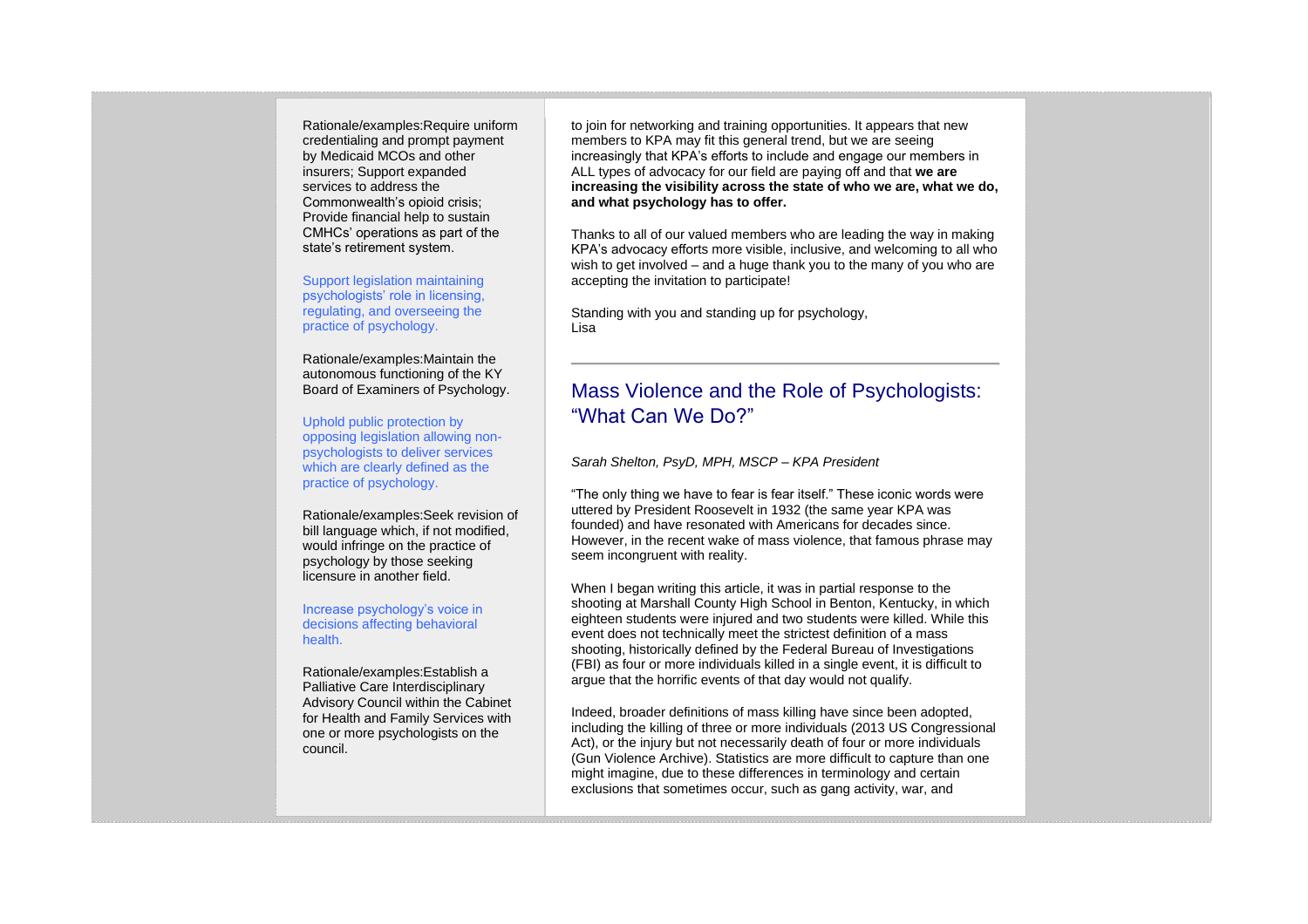## Support legislation that improves health equity for historically underserved populations.

Rationale/examples: Add health supports to reduce gaps in health services; Reimburse peer support specialists in both the mental health and substance use disorder arenas; Take actions to decrease social isolation in vulnerable populations which erodes health quality; Create community health workers to link Kentuckians with appropriate health care services.

Support legislation designed to improve population health outcomes in Kentucky.

Rationale/examples:Support antismoking measures; Fund health literacy programs across the state.

Maintain Medicaid coverage to all Kentuckians below 138% of the federal poverty level with full benefits and without barriers.

Rationale/examples:Protect coverage of the approximately 440,000 Kentuckians on the Medicaid rolls under the Medicaid Expansion, many of whom access substance abuse services.

#### Support legislative priorities adopted by the KY Mental Health Coalition.

Rationale/examples:Biennial budget which at a minimum maintains current funding for health and education; protects SMI individuals from the death penalty; assures

domestic violence related events. Also, "mass shootings" are a form of "mass killings" and "mass violence" but do not constitute exclusive representation of those numbers. Therefore, the definitions relied upon vary across authoritative agencies and sources which contributes to various counts cited in research and discrepancies in statistics heard or read in the news.

Yet, before I could even conclude writing this article, which stemmed from the Marshall County High School shooting, tragedy struck again at a high school in Parkland, Florida. This time seventeen lives were cut short in the attack, clearly surpassing any technical arguments between the various aforementioned definitions.

Regardless of definitions and statistical nuances, surely everyone can agree that these are recent examples in a too long and too easy to compile list of tragedies faced by our state and our nation.

Psychologists, just like others, can become bogged down (if not more so, because of our professional quest to understand human behavior) in trying to answer the seemingly impossible question, "Why?"

Psychologists, criminologists, politicians, celebrities, and everyone else in between scramble to find answers (none of which would ever be adequate or comforting). Some will focus on mental illness. Some will focus on guns. Some will focus on bullying. Some will focus on school security. Some will blame the parents. Some will engage in existential debates about forces of good and evil.

However, what little we know about perpetrators of mass violence, such as mass shooters, suggests that it is never one thing in isolation that drives the behavior. Rather, it is a set of ingredients that creates a recipe for this type of deadly acting out. This is not to say that the question of "Why," is not a valid or worthwhile one to pursue. Psychologists, specifically, are skilled at understanding human behavior and have much to contribute to the search for answers in this regard. This will likely be a very long process and wait.

However, psychologists also have skill sets that can be used now. We are experts in helping people to understand and navigate the complex array of emotions that they (like us) are likely experiencing in relation to these events. Grief, fear, and anger comprise a powerful emotional triad. Our communities, state, and country are in need of any help we can be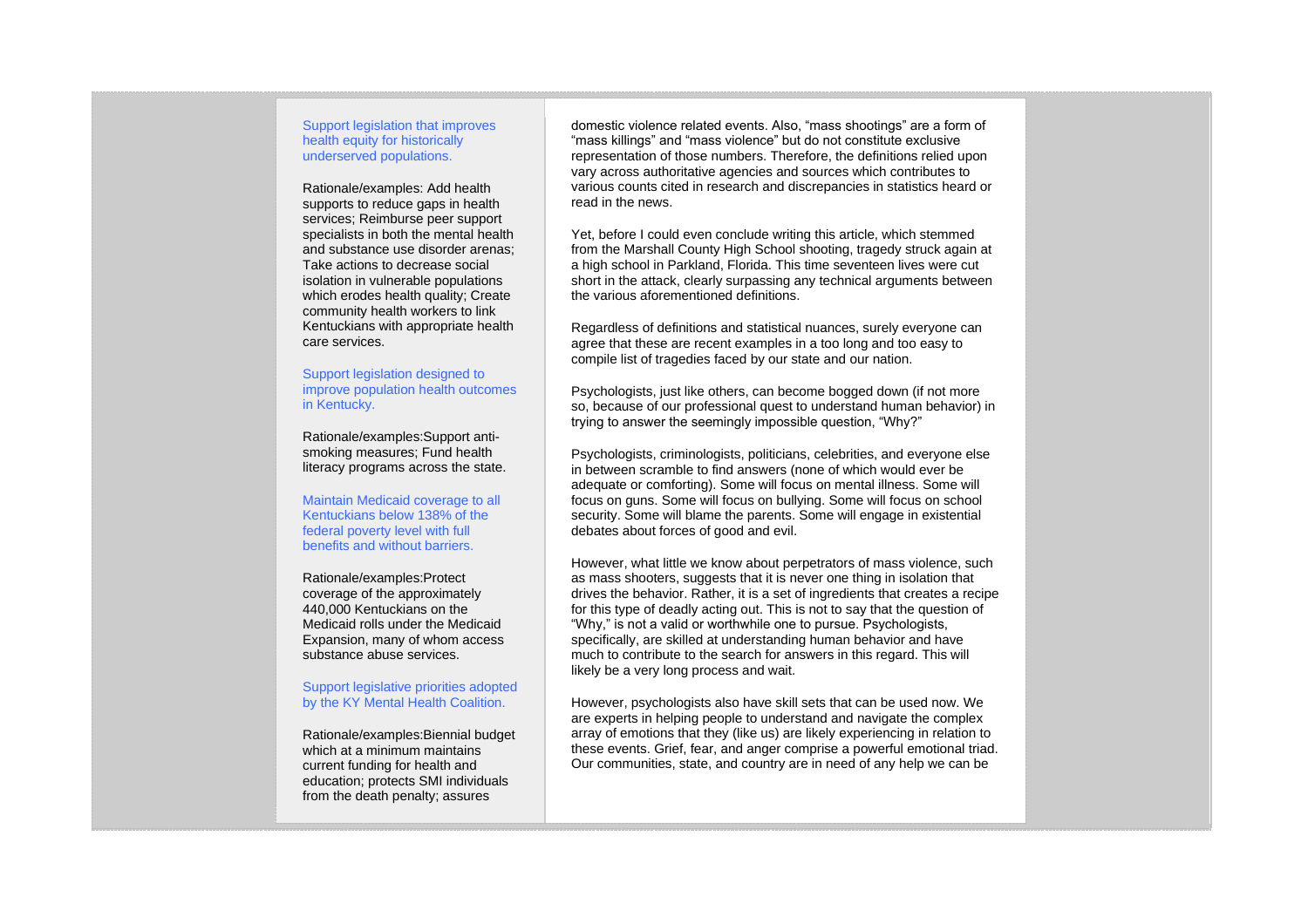access to prescribed medications; protects victim's right

At the federal level:

#### **Require all health plans to:**

Maintain Essential Health Benefits, including coverage of mental health and substance use disorder services and behavioral health treatment

Apply parity requirements under the Mental Health Parity and Addiction Equity Act (MHPAEA) to Medicaid and Medicare and to all plans in the individual, small and large group markets

Establish an array of basic insurance protections, including prohibiting pre-existing condition exclusions, annual/lifetime coverage limits, discrimination based on health status

Require guaranteed renewal of coverage, network adequacy, age and gender rating restrictions, an effective appeals processes

**Extend Medicaid coverage to all Americans below 138% of the federal poverty level with maximum benefits and minimum barriers.**

**Support the Medicare Mental Health Access Act, H.R. 1173/S.448**, which would add psychologists to Medicare's "physician" definition and remove in assisting them with processing and managing these strong and overwhelming feelings.

As an alumna of Heath High School where a mass shooting occurred in 1997 and as a psychologist who has a practice in that community of Paducah, the Marshall County High School tragedy – just thirty minutes away - affected me, and others, personally and professionally. Individuals affected 20 years ago by the first tragedy found their wounds suddenly ripped open again with another school shooting so close in proximity.

I, along with many of you, have grappled with the question, "What can I do?" The problem seems so big, so complex, and so…scary.

We all have a role to play, if we will, in using our knowledge, skills, and professional identities to bring about healing to those suffering from these events, whether affected directly by a specific tragedy or indirectly and cumulatively by the series of similar tragedies we have recently vicariously witnessed. The role we play and how we play it is ultimately determined by us at an individual level. Some may take on an activist role in the political or legislative arena. Some may volunteer or give pro bono therapeutic services to affected communities. Some may write articles or agree to be interviewed in the media. Some may engage in research to better understand thus decrease the likelihood of future tragedies of a similar nature.

While we may feel helpless in the face of mass tragedy, there is surely one thing that each one of us, as psychologists, can do, should do, must do to offer our education, training, experience, and resulting expertise to help combat mass violence and its effects. I challenge myself and every KPA member to identify - and then do - one thing towards this goal.

There are almost 900 psychology professionals within KPA's membership. If each one of us acts, in whatever way that feels right to us, to bring about positive change in the face of these tragedies, what kind of impact can we achieve together?

## DPA Update

*Laurie Grimes, Ph.D. – Director of Professional Affairs*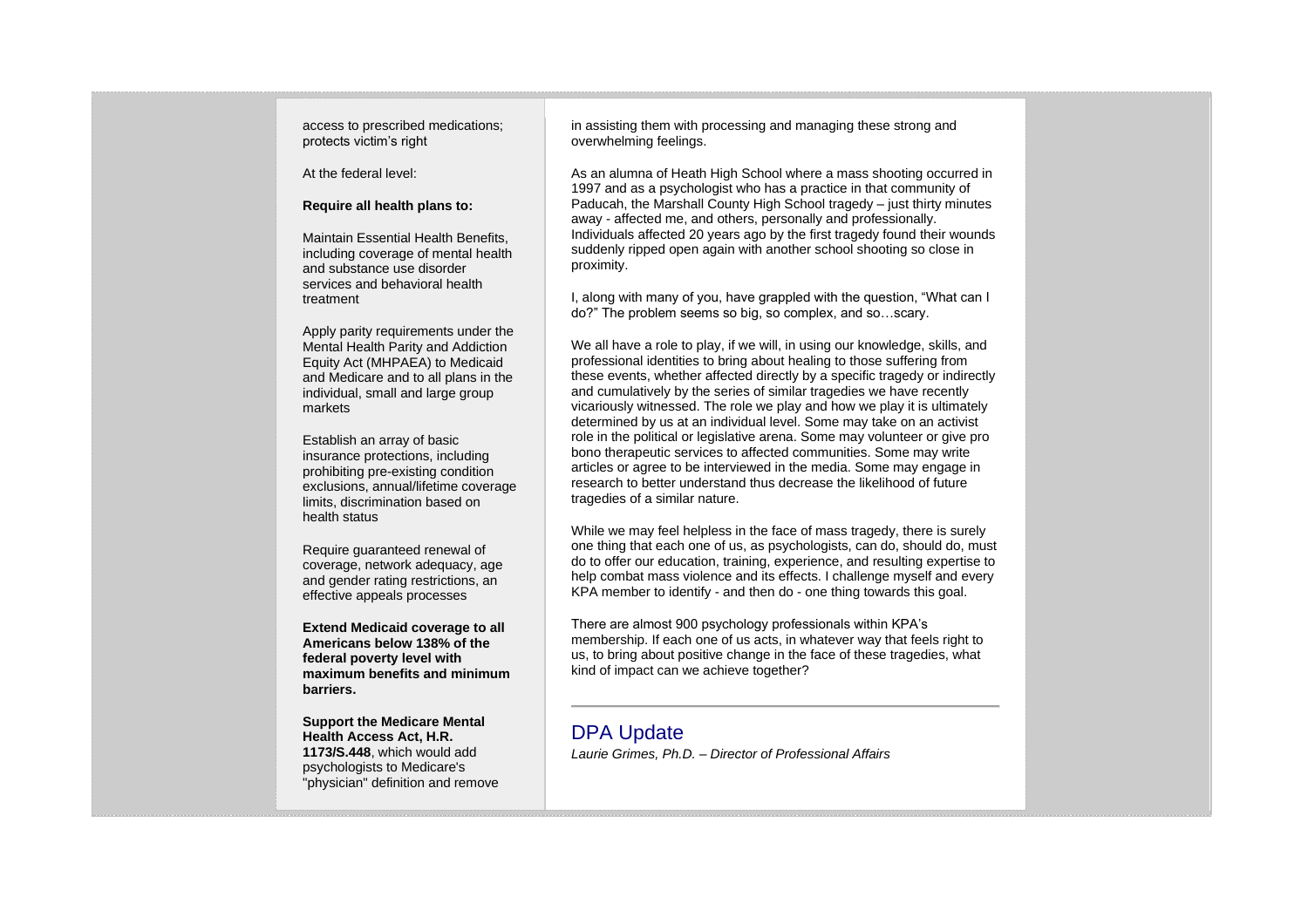physician oversight and referral requirements under Medicare that would make it easier for patients to access behavioral health services.

## **KPA Advocacy Benefits**

Remember that KPA's advocacy efforts are supported by your membership in KPA. KPA's advocacy benefits all psychology professionals, not just those who belong to KPA. We thank you for continuing to support the future of psychology and those we serve through your active membership in KPA!

## **2018 KPA Bill Watch**

- **HB 12:** AN ACT relating to [telehealth.](http://www.lrc.ky.gov/record/18RS/HB12.htm)
- **HB 69:** [AN ACT relating to](http://www.lrc.ky.gov/record/18RS/HB69.htm)  [service delivery](http://www.lrc.ky.gov/record/18RS/HB69.htm)  [improvements in managed](http://www.lrc.ky.gov/record/18RS/HB69.htm)  [care networks.](http://www.lrc.ky.gov/record/18RS/HB69.htm)
- **HB 124:** [AN ACT relating to](http://www.lrc.ky.gov/record/18RS/HB124.htm)  [enhanced standards and](http://www.lrc.ky.gov/record/18RS/HB124.htm)  [criteria for substance use](http://www.lrc.ky.gov/record/18RS/HB124.htm)  [disorder treatment and](http://www.lrc.ky.gov/record/18RS/HB124.htm)  [recovery services and](http://www.lrc.ky.gov/record/18RS/HB124.htm)  [programs and declaring an](http://www.lrc.ky.gov/record/18RS/HB124.htm)  [emergency.](http://www.lrc.ky.gov/record/18RS/HB124.htm)

Has your practice had a check-up lately? Are your security measures up-to-date? Have your HIPAA documents been revised? Will your record keeping practices help lower your risk in an audit?

Times are changing and so should your business practices. Each year there are tweaks and updates that are needed to keep your business ethically sound, clinically strong, and administratively efficient. Keeping policies and procedures updated will also help psychologists stay relevant and informed as the health care industry moves towards population health, fee for service gives way to pay for performance, and integration of services and telehealth become typical service delivery models.

This Practice Checkup series is being disseminated as a podcast with three installments that you can listen to when convenient. Each episode will overview critical aspects of practice that should be reviewed and revised each year. Each section is brief - like a screener that helps practitioners scan for trouble spots - and then provides resources so that the listener can remediate deficient areas as needed. The three topics are:

- 1. HIPAA (17 minutes)
- 2. Recordkeeping and Audits (14 minutes)
- 3. Digital communication and planning for the future (9 minutes)

Look for these to come out soon. This is a new format for sharing information, so send me feedback at laurie@kpa.org.

## National Currents

*Eric Russ, Ph.D. – KPA President-Elect*

It is a particularly exciting time to be a psychologist. The healthcare landscape continues to change in ways that create additional challenges and opportunities for psychologists as healthcare providers. We are also learning to more effectively communicate the value of psychological science outside of our clinical work. This current of change has been fertile ground for national conversations about what it means to be a psychologist. I'll highlight a few of these areas below.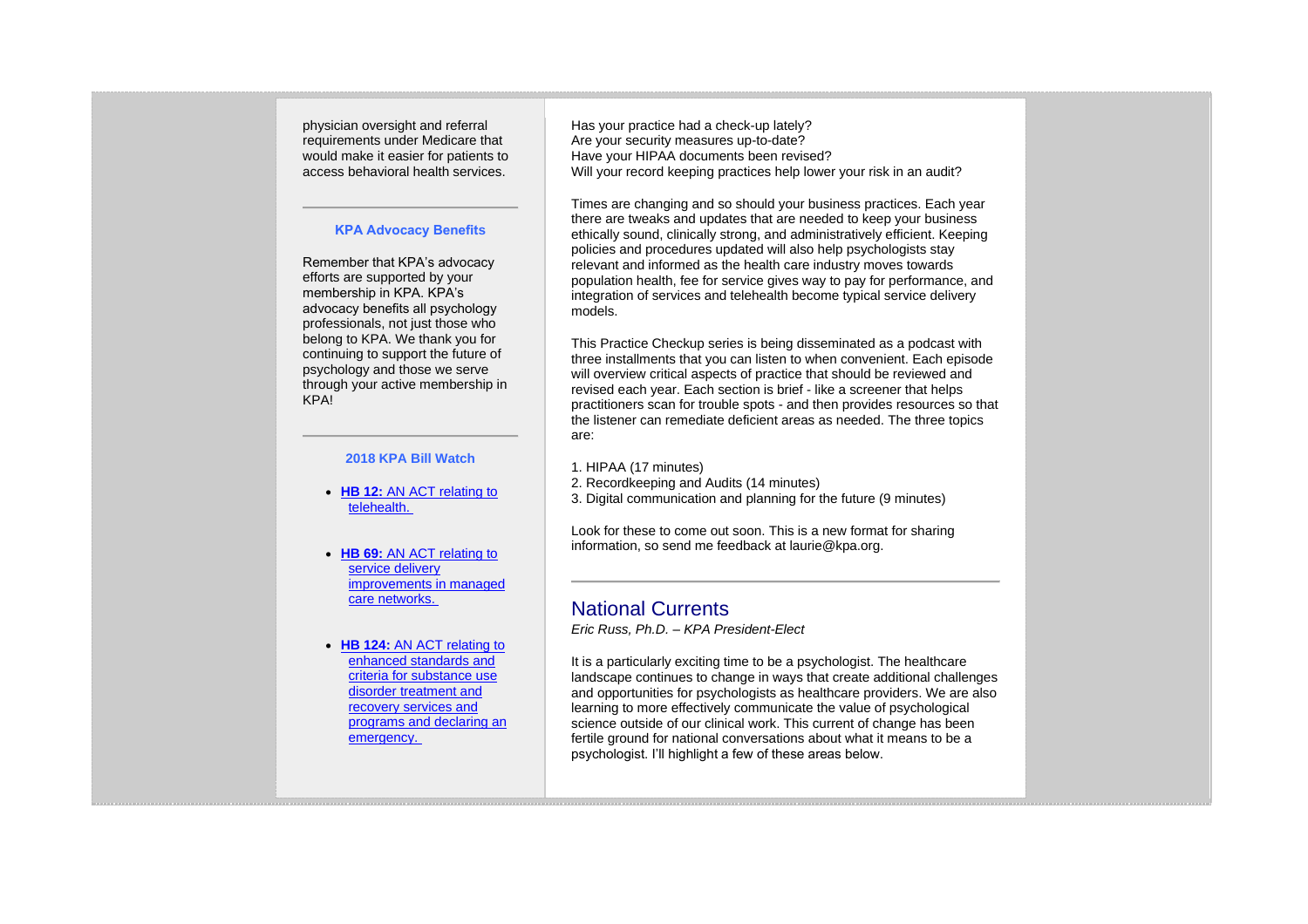- **HB 218:** [AN ACT relating to](http://www.lrc.ky.gov/record/18RS/HB218.htm)  [insurance coverage for](http://www.lrc.ky.gov/record/18RS/HB218.htm)  [autism benefits.](http://www.lrc.ky.gov/record/18RS/HB218.htm)
- **HB 258:** [AN ACT relating to](http://www.lrc.ky.gov/record/18RS/HB258.htm)  [conversion therapy and](http://www.lrc.ky.gov/record/18RS/HB258.htm)  [declaring an emergency.](http://www.lrc.ky.gov/record/18RS/HB258.htm)
- **HB 604:** [AN ACT relating to](http://www.lrc.ky.gov/record/18RS/HB604.htm)  [developing trauma-informed](http://www.lrc.ky.gov/record/18RS/HB604.htm)  [schools.](http://www.lrc.ky.gov/record/18RS/HB604.htm)
- **SB 51:** [AN ACT prohibiting](http://www.lrc.ky.gov/record/18RS/SB51.htm)  [tobacco use on school](http://www.lrc.ky.gov/record/18RS/SB51.htm)  [property.](http://www.lrc.ky.gov/record/18RS/SB51.htm)
- **SB 107:** [AN ACT relating to](http://www.lrc.ky.gov/record/18RS/SB107.htm)  [mental illness.](http://www.lrc.ky.gov/record/18RS/SB107.htm)
- **SB 112:** [AN ACT relating to](http://www.lrc.ky.gov/record/18RS/SB112.htm)  [telehealth. \(A companion bill](http://www.lrc.ky.gov/record/18RS/SB112.htm)  [to HB 12\)](http://www.lrc.ky.gov/record/18RS/SB112.htm)
- **SB 149:** [AN ACT relating to](http://www.lrc.ky.gov/record/18RS/SB149.htm)  [patient quality of life.](http://www.lrc.ky.gov/record/18RS/SB149.htm)

## **2018 KPA Event Calendar**

Register today!

**Mar. 19, 2018- Louisville**

## FEATURED WORKSHOP [Shame and Self-Loathing in the](https://kpa.memberclicks.net/index.php?option=com_jevents&task=icalevent.detail&evid=27)

**Training Issues:** Especially relevant for students and early career psychologists are conversations about the course of training. The earlier timeline of the EPPP Part 1 and the addition of the EPPP Part 2 will change the flow of graduate training going forward. APA is at long last taking up the issue of Masters level psychology training. I'm happy to say that the APA CEO Dr. Evans had a productive discussion with KPA members about our work on this issue when he was here for convention. Dr. David Susman, our APA Council Representative continues to carry our voice into this national conversation. APAs Committee on Early Career Psychologists is also pushing to expand the number of states that count pre-doctoral hours for licensure, another area where Kentucky has helped lead the national conversation. Prescriptive authority for psychologists and the role of board certification remain active areas of discussion nationally that we need to keep thinking about how to engage with locally.

**Integrated Care:** Psychologists are increasingly partnering with physician colleagues to provide integrated care in a variety of settings from primary care to oncology. This is sometimes cast as the new model for psychology, an existential threat to independent private practice. Having worked at the VA, which has an excellent continuum of care, I see this more as an expansion of the role of psychology. We have a critical role to play in the full continuum of mental health care, from short term behavioral work on sleep problems or smoking cessation to long term psychodynamic treatment of personality disorders.

**Evidence Based Practice:** The recent release of clinical practice guidelines from APA (and other groups) for PTSD with a plan to release additional CPGs has brought discussions of how to define evidencebased practice to the fore. While these recommendations typically involve recommended treatment manuals, psychotherapy outcome research continues to define evidence-based care more broadly. We continue to work towards being able identify empirically based principles of change. Regardless of theoretical orientation, a key component of evidence-based treatment is using measurement based care and deliberate practice to consistently improve the services we deliver. We have an opportunity as both scientists and practitioners to move psychology toward a more integrated understanding of what works in psychotherapy.

**Citizen Psychologist:** I am excited about APA president Dr. Jessica Henderson Daniel's Citizen Psychologist initiative. KPA as an organization and KPA members are using our voices to advocate on the broad range of issues which psychological science gives us guidance.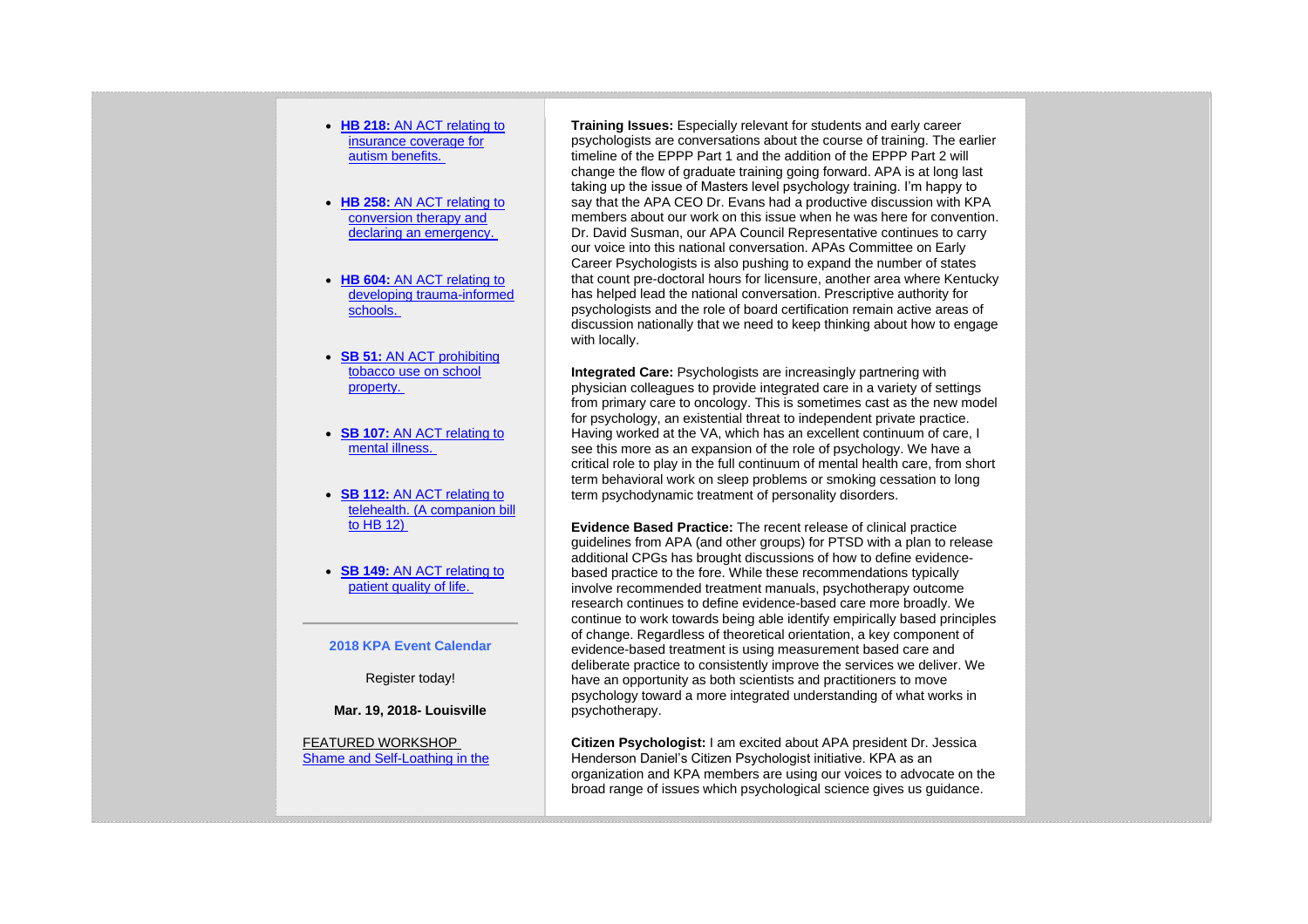## [Treatment of Trauma](https://kpa.memberclicks.net/index.php?option=com_jevents&task=icalevent.detail&evid=27)

*Presented by Janina Fisher, Ph.D.*

**April 7, 2018 -Richmond**

[KPF Spring Acadmic Conference](https://kpa.memberclicks.net/index.php?option=com_jevents&task=icalevent.detail&evid=29) *Eastern Kentucky University*

**Apr. 24, 2018- Louisville**

[KPF Diversity Conference](https://kpa.memberclicks.net/index.php?option=com_jevents&task=icalevent.detail&evid=30) *Keynote Speaker: Tony Puente, Ph.D.*

*Additional presenters include: Candice Hargons, Ph.D., Warren E. Lambert III, Ph.D., Lali D. McCubbins, Ph.D, and Mary Beth Diener McGavran, Ph.D.*

**April 27, 2018- Lexington**

[Cognitive Behavior Therapy for the](https://kpa.memberclicks.net/index.php?option=com_jevents&task=icalevent.detail&evid=34)  [Treatment of Eating Disorders, 3 CE](https://kpa.memberclicks.net/index.php?option=com_jevents&task=icalevent.detail&evid=34) *Presented by April R. Smith, Ph.D.*

#### **May 18, 2018- Louisville**

[Ahead of the Game: Keeping](https://kpa.memberclicks.net/index.php?option=com_jevents&task=icalevent.detail&evid=35)  [Perspective in Youth Sports, 3CE](https://kpa.memberclicks.net/index.php?option=com_jevents&task=icalevent.detail&evid=35) *Presented by Benjamin Birkby, Psy.D. and Marc Cormier, Ph.D., CC-AASP, LPCA*

**June 22, 2018-Louisville**

AM WORKSHOP

[Advanced Supervision: Balancing](https://kpa.memberclicks.net/index.php?option=com_jevents&task=icalevent.detail&evid=32)  [the core competencies of alliance,](https://kpa.memberclicks.net/index.php?option=com_jevents&task=icalevent.detail&evid=32)  [ethics, diversity, and evidence](https://kpa.memberclicks.net/index.php?option=com_jevents&task=icalevent.detail&evid=32)[based practice](https://kpa.memberclicks.net/index.php?option=com_jevents&task=icalevent.detail&evid=32)

Psychologists can offer an important voice in community conversations around violence, education, social determinants of health, among many others. Not only will stronger participation in our communities broaden the impact of our work, it helps establish us as the healthcare experts we are in the eye of the public.

I am always happy to see so many KPA members engaged in these issues and am excited for the future of psychology!

## A Bad Budget Proposal Looms Over Kentucky *Sheila A. Schuster, Ph.D.*

The biennial budget proposed by the Governor of Kentucky and adopted by the Kentucky General Assembly is our most important policy document enacted every two years! It states the priorities of the elected officials of our state government, just as the budget that you live by in your home sets your priorities as to how your available monies will be spent and invested.

Unfortunately, the 2019-2020 budget that Governor Matt Bevin has proposed puts pensions above all other priorities…included the needs of Kentuckians. It requires an investment in pension to such a degree that nearly every other aspect of government suffers because of it. In the end, the people of Kentucky will suffer, if the Governor's budget is adopted.

The Governor has argued that the pension crisis – which came about after years of executive and legislative branch officials not making the required contributions for employees and retirees, making poorlyconceived investments and not inadequately monitoring the situation – must be fixed in this budget. With that in mind, he has instituted cuts across all aspects of government to put all available dollars into the pension system. He is also recommending that agencies known as "quasi-governmental" should make an employer contribution for each employee of 83.43% back into the retirement system! By contrast, these agencies were paying 11.6% for their employer contribution just eight years ago.

These quasi-governmental agencies make up the fabric of what we call our public safety net – those services which the government needs to be providing for the health and welfare of its people. These agencies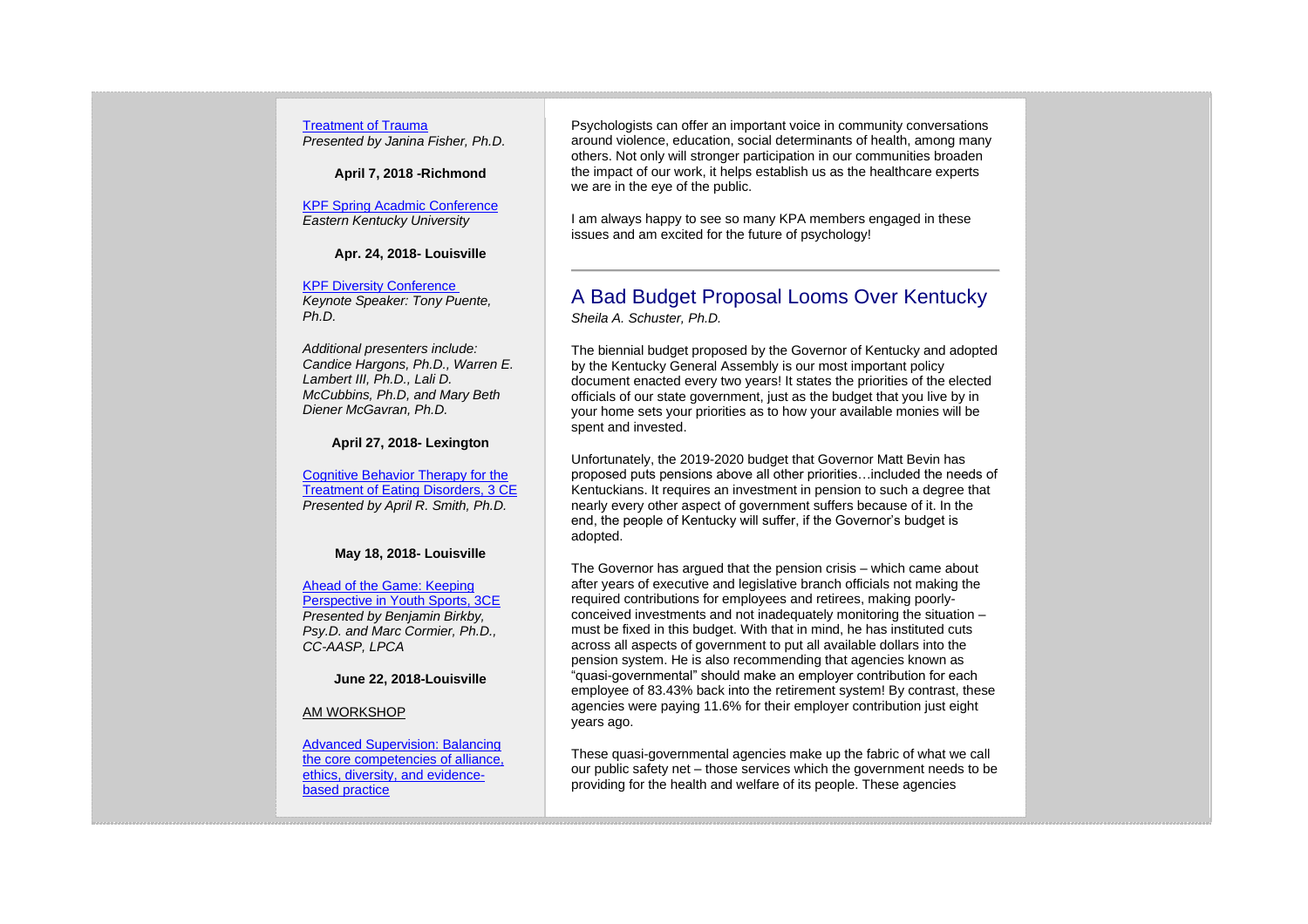*Presented by Scott Salathe, Ph.D. & Brighid Kleinman, Ph.D*.

#### PM WORKSHOP

[Applications of the Ethics code in](https://kpa.memberclicks.net/index.php?option=com_jevents&task=icalevent.detail&evid=32)  [the Rural Practice Environment.](https://kpa.memberclicks.net/index.php?option=com_jevents&task=icalevent.detail&evid=32) *Presented by Vicki Van Cleave, Psy.D. & Doug Olds, Psy.D.*

*Save the Date!*

## **Sept 21,2018-Lexington**

#### AM WORKSHOP

Adolescent Substance Abuse Assessment and Treatment: Best Practices for Better Outcomes *Presented by Geoff Wilson, MSW, LCSW, CADC*

PM WORKSHOP Assessing Appropriateness for Chronic Opioids and Risk for Abuse *Presented by Amanda Merchant, Ph.D., ABPP & Jonathan Cole, Ph.D., ABPP*

-

**Nov. 1-3, 2018- Lexington**

KPA Annual Convention

include the community mental health centers (CMHCs), the public health departments, the rape crisis centers, domestic violence shelters, and the children's advocacy centers. Would you want to live in a community that did not have access to these services?

And yet, the Governor's required contribution increase of 69% for each of the agencies to make is impossible, and will likely force most of these agencies to reduce staff and programs and perhaps some to close. For the CMHCs, that increase is an additional \$29M each year…money that they do not have.

The "fix" for the pensions needs to be done more gradually, and our legislators need to come to grips that Kentucky needs more revenue! The state gives away in tax loopholes and incentives more than what it takes in on the revenue side (\$13B vs. \$11B). Closing loopholes is a great place to start. Raising the cigarette excise tax by \$1 per pack would generate \$266M/year and have the added benefit of stopping kids from starting to smoke and reducing tobacco-related health care costs. We need to urge lawmakers to significantly revise the Governor's budget, to phase in the pension fix and to take action on tax reform to generate new sources of sustainable revenue for the Commonwealth!

---------------------------------------------------------------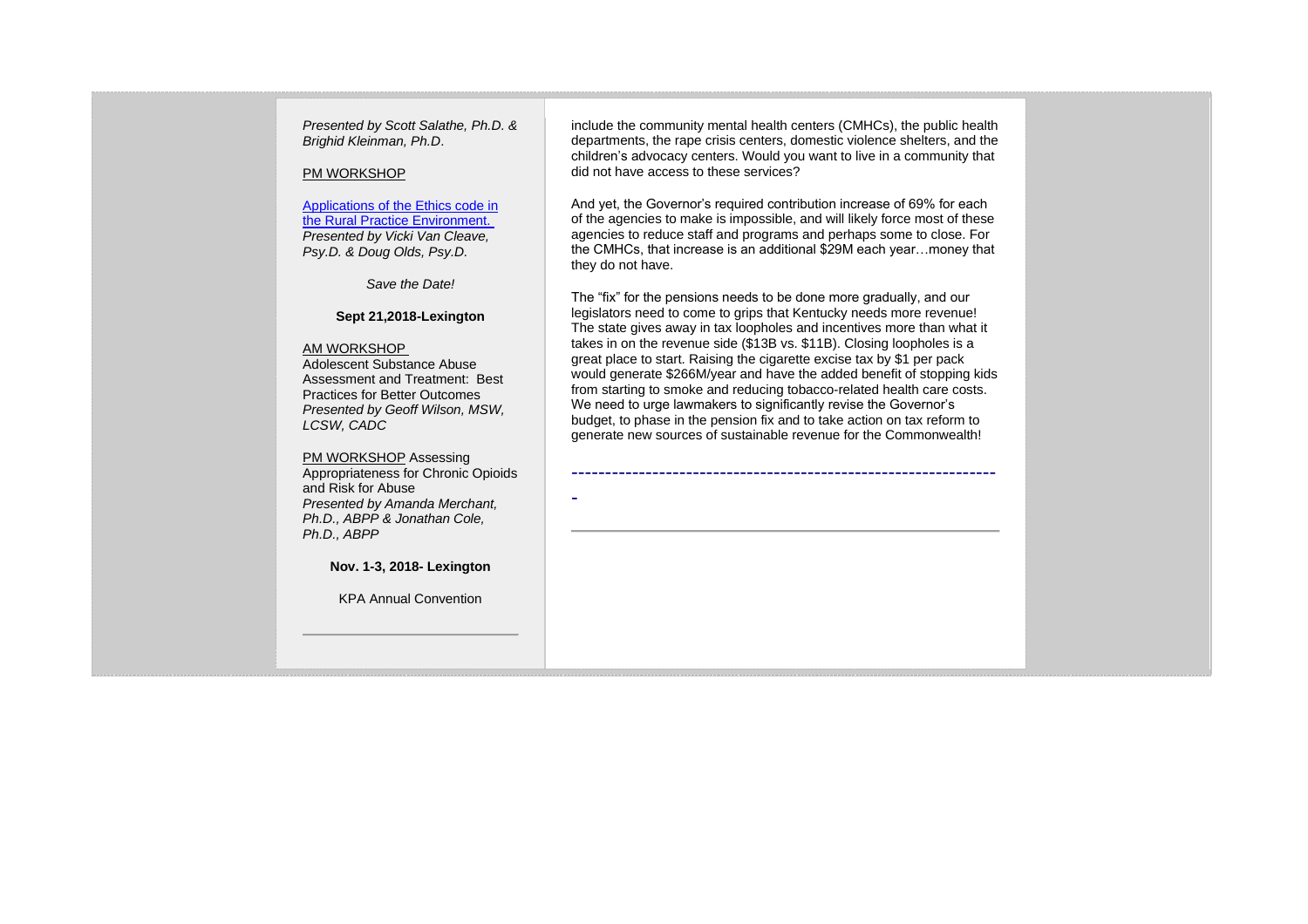

-

PSYCHOLOGY

**UNIVERSITY** RICHMOND, KY



promoting healthy and meaningful lives Kentucky Psychological Foundation News Bringing Psychology to the Public through Media and School Relations *Christen Logue, Ph.D., & KPF Public Education Committee*

---------------------------------------------------------------

The Public Education Committee (PEC) of the Kentucky Psychological Foundation (KPF) has recently been successful in engaging with local

educational institutions in educating Kentuckians about psychology.

The PEC partnered with Howell Elementary School's YMCA/21st Century After School Program to offer a free parent engagement presentation for any interested participants. The event entitled, "The Science and Practice of Happiness" consisted of an informational presentation by Dr. Christen Logue on evidence based ways to cultivate positive feelings. The discussion focused on behaviors such as acting like an optimist and practicing mindfulness as a means to increase happiness. The event was held on Wednesday, January 31, 2018 at Howell Elementary School in Erlanger, KY. It was attended by several parents of Howell Elementary students.

Current members of this busy committee include: Brian Belva, Sarah Flynn, Brighid Kleinman, Shelby Burton, Brittany Zins, and chair, Chrissy Logue. Anyone interested in joining or contributing in some way should contact Chrissy Logue at christen.logue@ucumberlands.edu.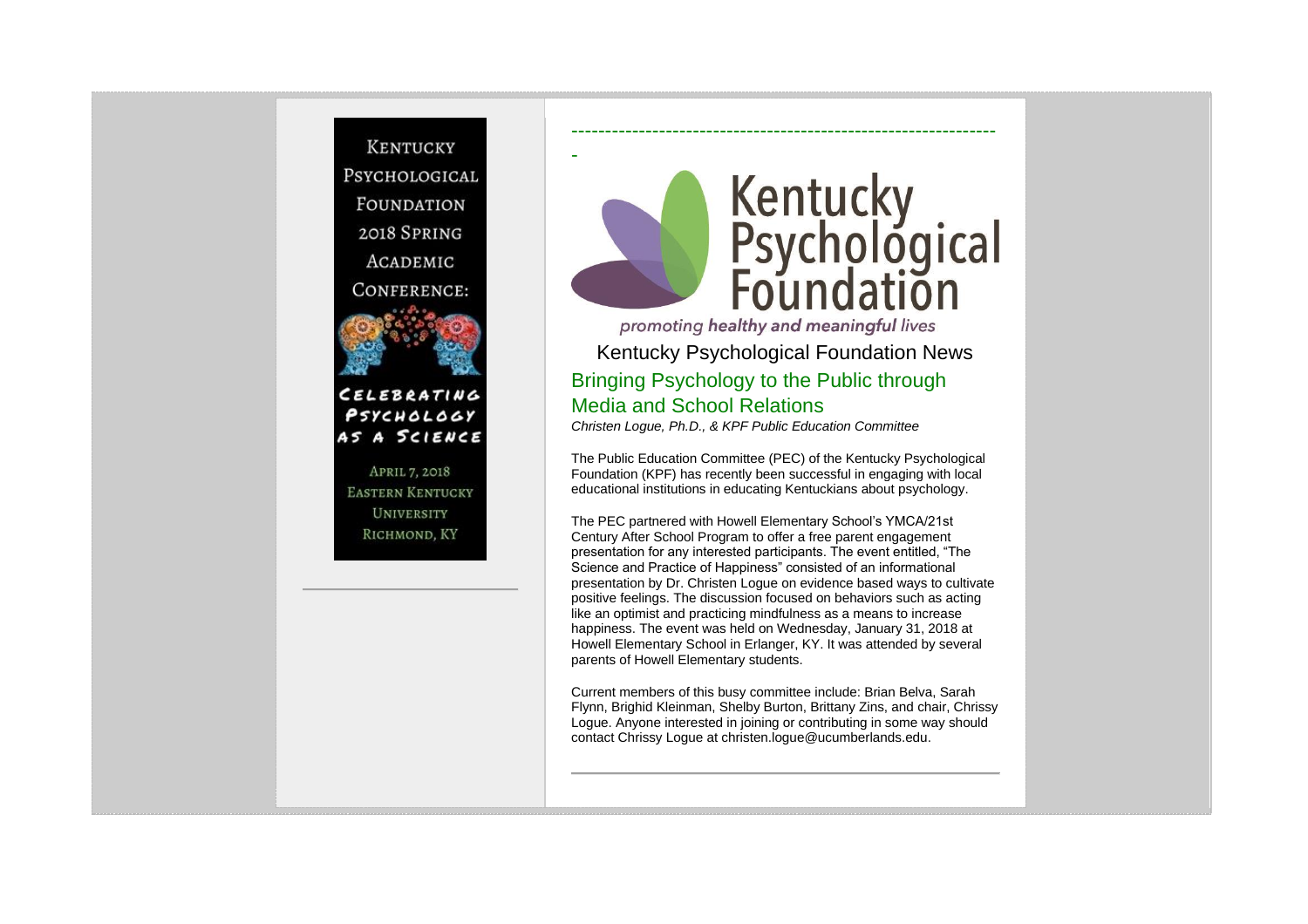

## **KPA Member Benefit Highlights**

### **Free Practice Consultations**

KPA's Director of Professional Affairs, Dr. Laurie Grimes, is available to consult with KPA members concerning a range of practice and advocacy issues, including HIPPA, third party reimbursement, and state regulations, and can tap resources and practice information from APA to help members resolve issues.

Have a professional/ practice question for Dr. Grimes? KPA Members log in to the KPA website and access the consultation form under the Members Only section!

## 2018 KPF Diversity Conference

*Gina DeArth-Pendley, Ph.D. & KPF Diversity Committee*

Create affinity and awareness, show your support for health equity, and strengthen your cultural competencies by attending the Kentucky Psychological Foundation's 2018 Diversity Conference, "**Courageous Conversations: The State of Diversity in 2018**". The Diversity Conference will be held on **April 24, 2018** at the Hilton Garden Inn in Louisville, Kentucky from 8:45 am – 4:45 pm. You can also earn up to 7 continuing education hours by attending the full-day conference.

We are honored to have Dr. Tony Puente, the current APA President, as the featured plenary speaker. Dr. Puente will provide an update on the APA ethical guidelines and standards pertaining to cultural competencies. Dr. Brandy Kelly-Pryor, Director of the University of Louisville/Louisville Metro Center for Health Equity, will give a 1-hour lunch talk where she will give an update on the state of health equity in Louisville and behavioral health issues in Kentucky.

Four afternoon sessions will provide attendees a choice of workshops to attend. Presenters at these workshops include:

- Candice Hargons, Ph.D. is an Assistant Professor in the Counseling Psychology program at the University of Kentucky. She has also developed the "Psychology Students of Color Workshop Series" at UK and will present, "Cultivating an Anti-Racist Mindset".
- Lali McCubbin, Ph.D. is an associate Professor and Director of Training in counseling psychology, is an indigenous/multiracial scholar (Native Hawaiian/Japanese/European American) at the University of Louisville and will present, "Multiracial and Multiethnic Identities: Challenges, Family Processes and Resilience"
- Mary Beth McGavran, Ph.D. is a licensed psychologist and Associate Professor of Psychology at the University of Kentucky. She serves as Associate Director of Clinical Training for the graduate training program in clinical psychology. She has been doing volunteer clinical work with people who are refugees at the Survivors of Torture Recovery Center in Louisville since 2014.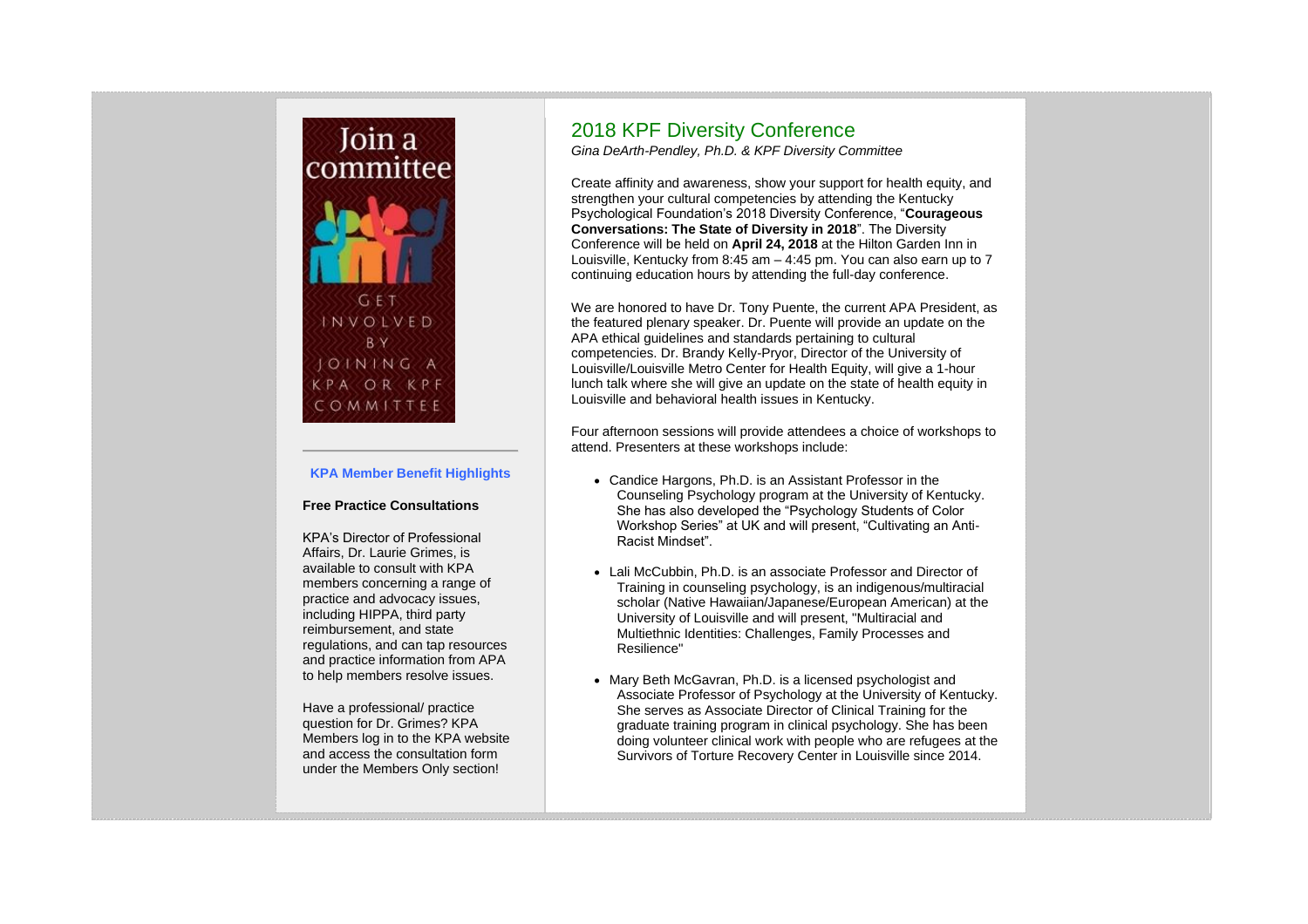## Kentucky Psychological **Association's** Colleague **Assistance** Program is here for you



**Check the** website and make the call

## **Free Ethics Consultations**

Have an ethical concern or question? Request a consultation from the KPA Ethics Committee by completing the Ethics Consult form available under the Members Only section of the website. How it

She will presenting on helping people who are refugees address mental health needs.

• Warren Lambert, Ph.D. is an Assistant Professor of Counseling and Human Development at Lindsey Wilson College. In addition, Dr. Lambert has a private practice in Louisville, KY where he specializes in psychotherapy with LGBTQ\* populations. His presentation is entitled, "Working with Transgender, Gender Non-conforming and Gender Non-binary Adolescents".

For information on registering, please visit [www.kpa.org](https://kpa.memberclicks.net/home) or click on the following link: [KPF 2018 Diversity Conference.](https://kpa.memberclicks.net/index.php?option=com_jevents&task=icalevent.detail&evid=30) I look forward to seeing you at the conference!

## Spring Academic Conference!

*Jennifer L. Price, Ph.D. - KPF President*

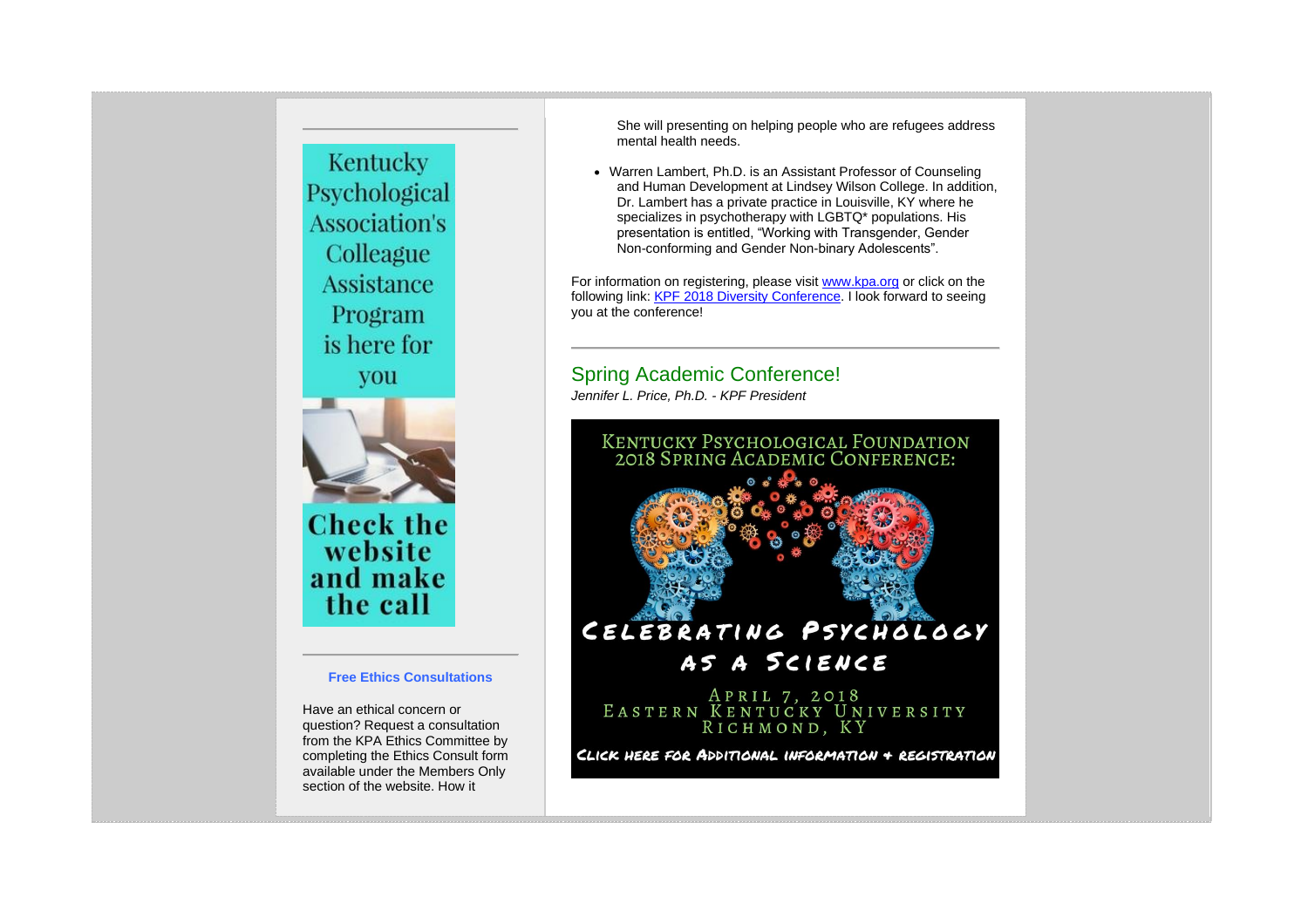works…Your request will be forwarded to the current KPA Ethics Committee Chair, Dr. Pat Burke, who will consult with the entire ethics committee and review ethical guidelines prior to issuing a response. Response time averages around 10 days depending on the depth of the consultation request.

*KPA Member Only Services!*

The annual 2018 KPF Spring Academic Conference will be held on Saturday, April 7th at Eastern Kentucky University. The Conference provides a unique opportunity for graduate and undergraduate students to present their research in juried competitions, attend workshops, develop practical skills, and network with fellow students from across Kentucky.

Students are encouraged to nominate a faculty member as the Outstanding Graduate or Outstanding Undergraduate Mentor. Faculty members are invited to participate in the Conference as judges, mentors, and coaches. Undergraduate students have the opportunity to talk with graduate students about "how to get into graduate school," and graduate students may also serve as judges for the undergraduate poster competition. There will also be a Faculty/Student Luncheon that is included with your registration. The 31st Annual Psych Bowl will be a featured event, with undergraduate teams vying for the top slot as 2018 Psych Bowl Champions!

We are always in need of judges for the poster competition and psych bowl, so please sign up today!

---------------------------------------------------------------

---------------------------------------------------------------

## Psychology Training Expands in Kentucky: A **Series**

*Beth Moore - KPA Communications Committee*

-

-

*The Communications Committee is excited to bring you a series of articles on the expansion of Doctoral Psychology Programs in the Commonwealth. The state's three newest programs will be featured in the next three newsletters. Afterward, we will take a look at each of the established Doctoral Programs as well. The order of presentation was chosen at random.*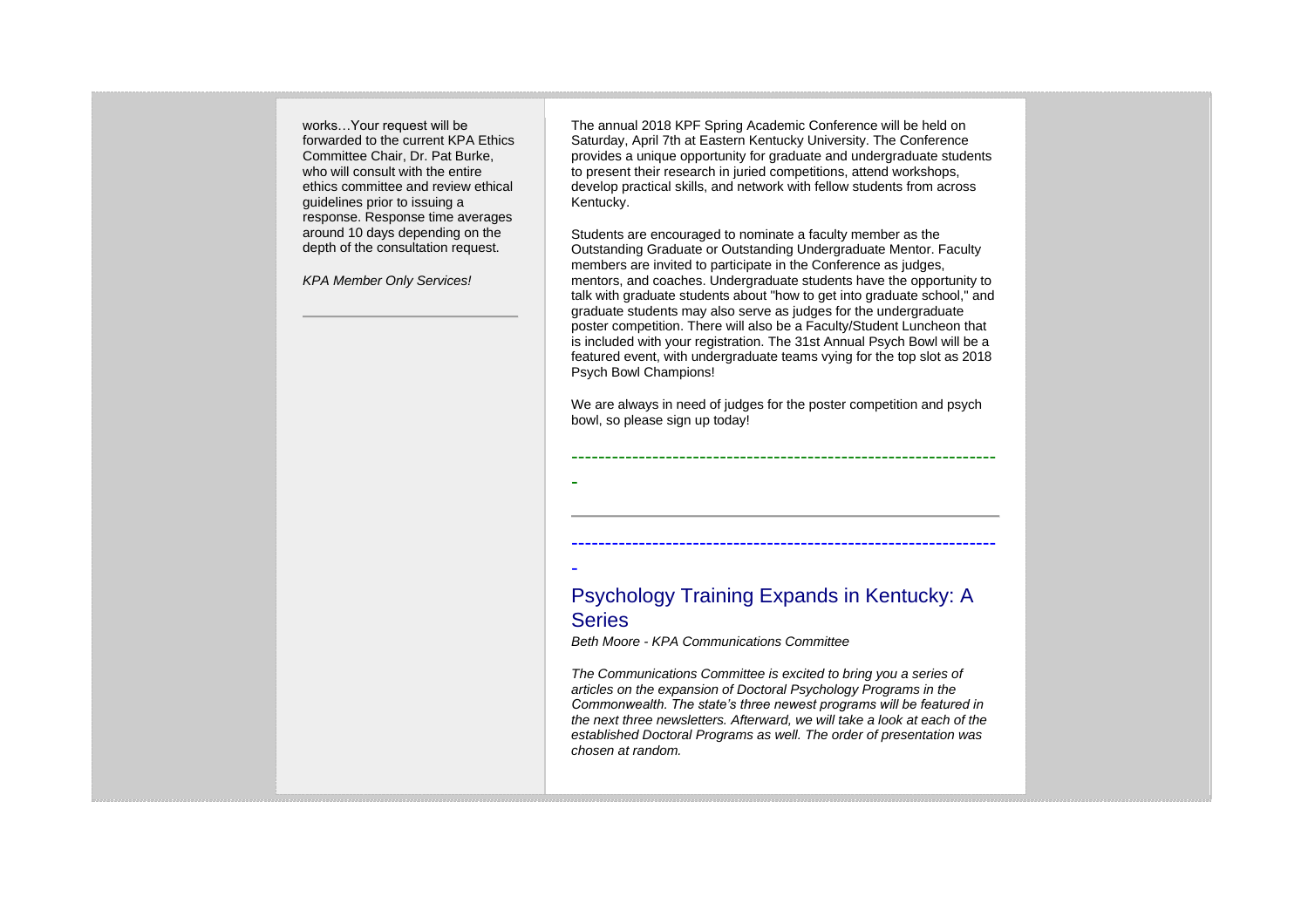# KPA CE REGISTRY **JOIN** TODAY!

Because you have better things to do with your time than more paperwork.

## **Eastern Kentucky University**



Thank you to **Dr. Dustin Wygant of Eastern Kentucky University (Dustin.Wygant@eku.edu)**. Dr. Wygant is the Program Director of the Doctor of Psychology at EKU in Richmond, Kentucky. EKU submitted the initial Self-Study in May of 2017. It was reviewed and a site visit took place on November 9 and 10, 2017. The feedback from the site visit was positive. EKU will be on the schedule for accreditation review by the APA Commission on Accreditation in spring of 2018. The doctoral program started in 2015 and was built on an existing M.S. program. Currently, EKU has 50 students across 5 cohorts. The most advanced cohort of 6 students is currently completing internships in Kentucky, Ohio, and Colorado. Those students are on schedule to graduate in December of 2018.

**1.) Currently, there are 6 doctoral programs for psychology in Kentucky. That number has doubled from just 3 programs in the last 5 years. Given that future psychology graduate students have more choices now than ever before in the Commonwealth, what would you like to highlight about your university's program that is perhaps unique or sets it apart from the other programs available?**

I would like to highlight that our program is focused on training clinicians

to deliver quality mental health services to rural and underserved populations in our state. As many are aware, Kentucky has a real shortage of mental health providers in rural areas of the state. We are

trying to address the need by training psychologists prepared to meet the challenges facing rural Kentuckians. Our program has several required courses in line with this focus, including a course specifically designed to cover issues facing rural populations (Rural Mental Health), additions (Psychology of Addictions), and suicide (Understanding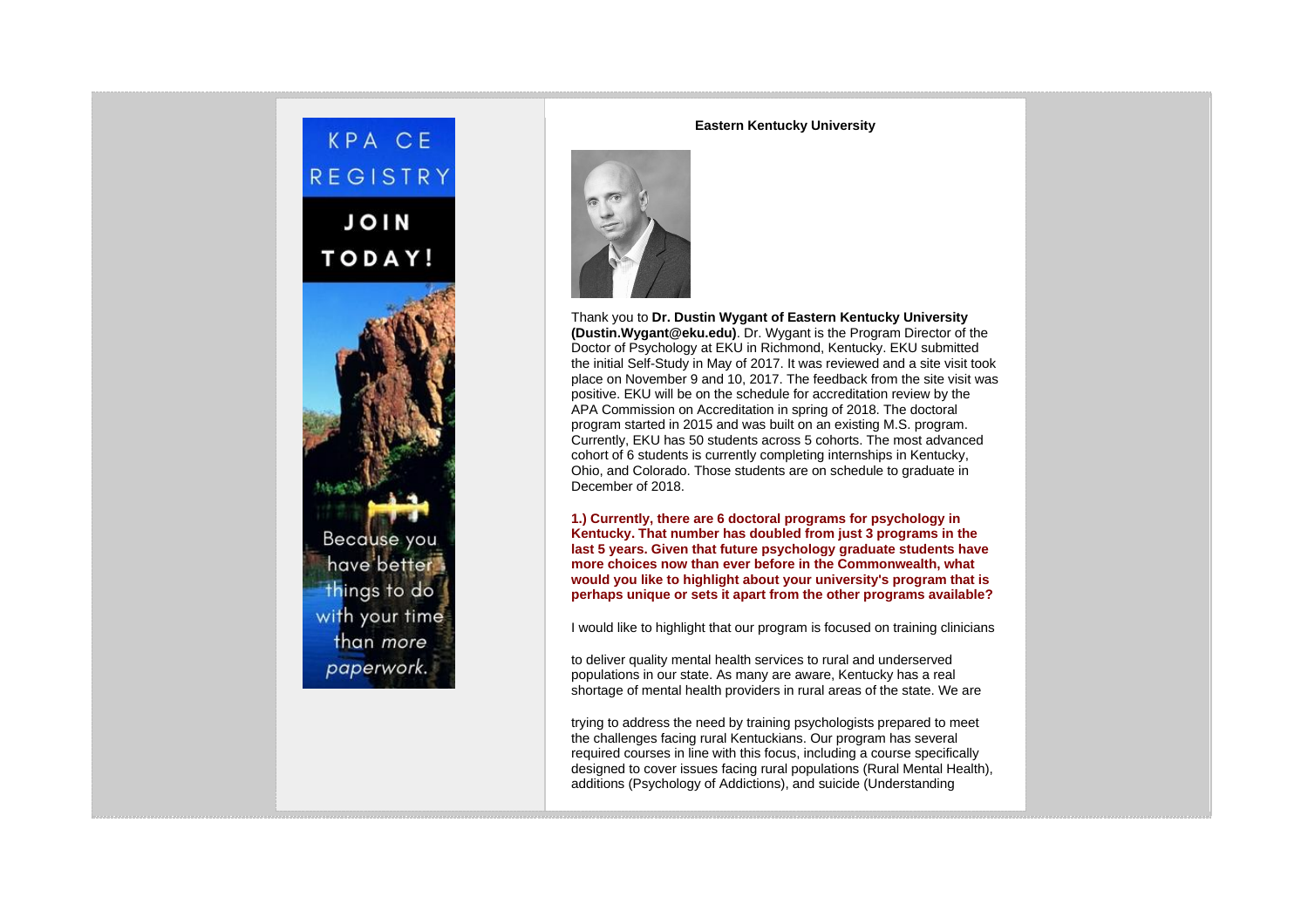$\sum_{i=1}^{n} \frac{1}{i} \sum_{i=1}^{n} \frac{1}{i} \sum_{i=1}^{n}$ **2018 KPA MEMBERSHIP SPECIAL** Receive a CE Gift Certificate for \$20.18\* When you join or renew your KPA Membership at the yearly rate & select "auto renew" **VALID FOR MEMBERSHIP DUES OVER** \$50/YEAR \*does not include KPA **Annual Convention CALL KPA** 502.894.0777 **FOR DETAILS** 

Suicide). These courses, in addition to our other courses and clinical practicum, will prepare students to work with individuals from rural part of the state.

## **2.) What do you find to be the most rewarding thing about serving in the role of Chair/Training Director of your program?**

I love that my position at the DCT allows me to get to know each student in our program very well. I feel that I play an important role in the development and transition of our students from graduate students to professional psychologists. I teach every student in the program (Psychopathology, Personality Assessment, Forensic Psychology) and serve on many committees with students. I also love working with my colleagues in the department to prepare our students for future positions as psychologists. I couldn't ask for a more dedicated team of professions committed to the development and growth of our students.

## **3.) What is the most challenging aspect of training future psychologists in today's world?**

There is increasing overlap between psychology and related mental health fields. I think its important for our field to look at what separates us from these other fields. We need to play to our strengths and be prepared to engage in the activities that set us apart from these other professions (e.g., clinical assessment/testing, supervision, research). Psychologists need to be increasingly aware of the changes to the behavioral healthcare landscape, particularly with respect to managed care.

## **4.) What would you most like students to know about a career in psychology who are considering applying for doctoral study in this field?**

I think its important for students to know that the field of psychology is changing. Students considering this field should have a realistic understanding of what they will be doing in light of these changes. I think there are great opportunities for psychologists to have a lot of impact in the field of behavioral healthcare, but students must be prepared to know the role that they will play as psychologists. As indicated in the previous response, students should be prepared to play to our strengths as a unique field.

**5.) Is there anything else that you would like for potential doctoral students to know about your university or program that may be**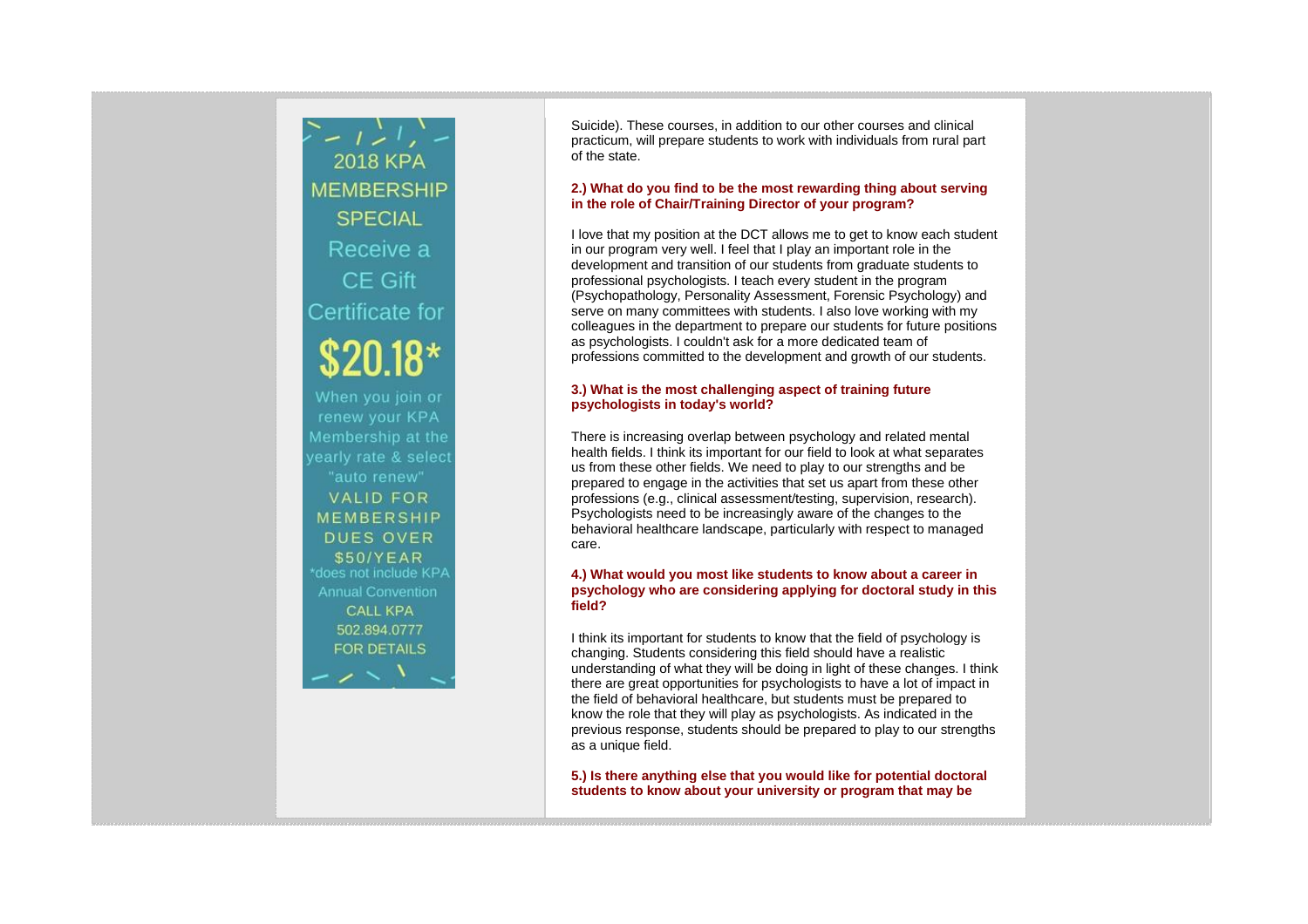

## **important to them in making their decision about if and where to begin their doctoral studies?**

We accept students to begin in the next fall cohort. Our applications are due January 15 and require a personal statement, CV, 3 letters of recommendation, transcripts, and GRE scores. If any potential student has a question, feel free to contact either myself as the DCT (Dustin.wygant@eku.edu) or our Director of Admissions, Dr. Theresa Botts (Theresa.botts@eku.edu). Detailed information about our program can be found at http://ekupsyd.eku.edu/



*Joseph Edwards, Psy.D. - Co-Chair of KPA-PAC*

## **Why must political giving matter to psychologists?**

The Commonwealth of Kentucky is now preparing for another round of political campaigns. This year all 100 seats in the House of Representatives and 19 of 38 seats in the Senate are up for election in 2018. This means that political action committees (PACs), representing a variety of healthcare professions (medicine, dentistry, nursing, optometry, etc.) and those in the healthcare industry, will be out advocating for their members. During the last election in 2016, KPA-PAC had just re-formed but was able to quickly rally making bipartisan contributions to legislators who had demonstrated their commitment to psychology, psychologists, and to mental health issues we value. Compared with other PACs in Kentucky, our PAC ranked 7th out of 24 healthcare PACs in 2016. While not a bad start, it is the just beginning. WE must work hard in 2018 to become a STRONG voice in Frankfort!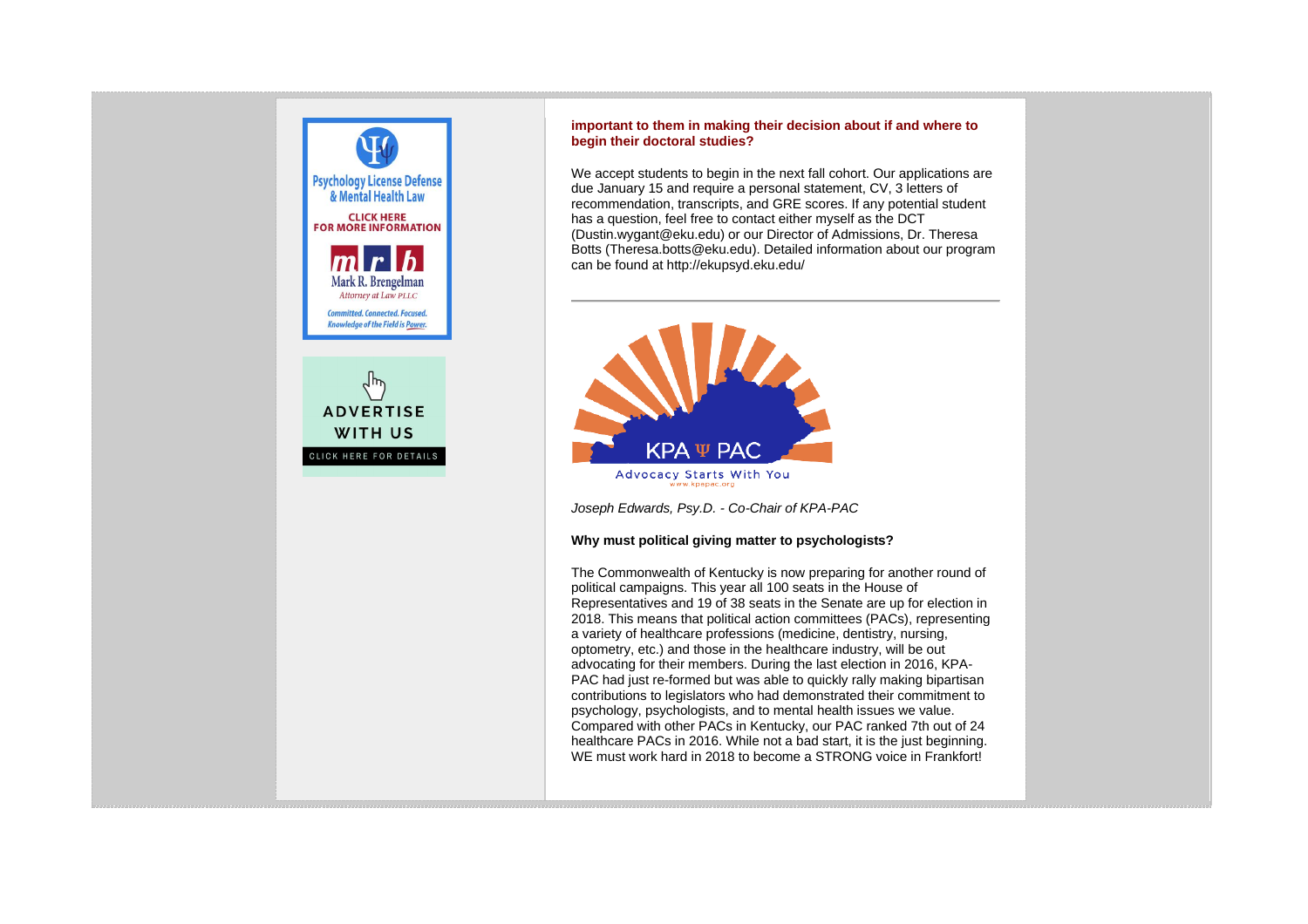## **Why contribute to the KPA-PAC?**

Kentucky psychologists are directly impacted by laws developed and by funding allocated by our elected officials. The financial support provided by KPA-PAC helps to elect more candidates supportive of our values and agenda. Our PAC contributes to candidates and incumbents who believe in access to psychological services for everyone in Kentucky. Campaigns are expensive and PAC contributions assist candidates in their election or re-election efforts, keeping legislators friendly to mental health issues in office.

## **What are the top reasons to give?**

- Ensure mental health issues and psychology are valued as legislators decide what to fund, at what level to fund, and what is cut from the budget
- Some healthcare profession(s) will be **heard** by legislators, will it be PSYCHOLOGY?
- How can WE, as a profession, NOT be marginalized? A few key issues that have, or could, arise in our Commonwealth: to ensure our input is heard when proposed funding cuts threaten access to behavioral health services and understand the impact that could have, to ensure that our licensing law remains strong in protecting consumers and psychologists, to ensure that funding of mental health services is available to all, especially in underserved areas and populations. etc. (For more info on 2018 KPA Legislative Priorities see the PAC website listed below). To not be marinized we need to back up our words with contributions to state leaders who support our values!
- We need **YOUR help, as together, especially in large numbers, we can make a difference!**

## **How to Contribute?**

Either by personal check or personal credit card - For details on mailing a check or submitting an online contribution please go to [https://www.kpapac.org](https://www.kpapac.org/)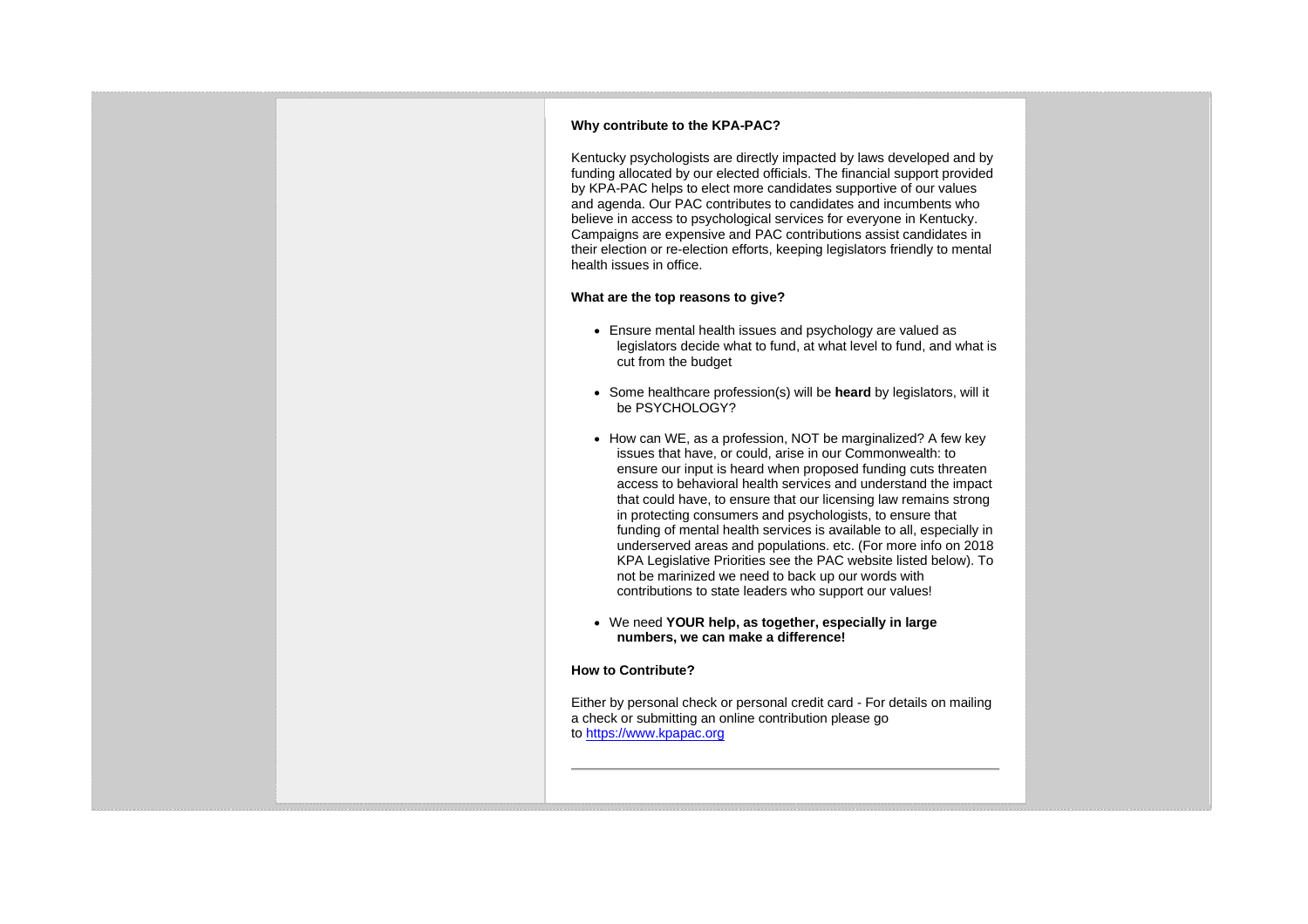## Responsibility for Client Care

*A Special Consult with the KPA Ethics Committee*

The Ethics Committee received a consult regarding the ethical principles concerning a supervisee who was dismissed from a practicum site and the transition of care for the supervisee's clients. The supervisee felt it necessary to file a hostile work environment claim against a practicum site supervisor, who then subsequently terminated the student supervisee's employment with the agency and did not allow the student supervisee to meet with clients to provide transition of care services. The university course instructor was also providing clinical supervision for the supervisee's cases since the agency did not have a licensed psychologist. The instructor had concerns about the agency not allowing the student supervisee to appropriately terminate with the clients and also his/her own ethical obligations to make sure they were consistent with ethical guidelines. The committee identified relevant ethical principles to be considered in the practitioner's decision making.

Ethical Standards 10.09, 3.12, and 10.10 have to do with the interruption and termination of therapy. Standards 10.09 and 3.12 call for "reasonable efforts" in providing for the appropriate resolution of responsibility for client care when employment ends, with "paramount consideration" for the welfare of the client. The course instructor was in the process of making those "reasonable efforts." If, despite these efforts, an ethical violation occurred that put the welfare of a client at risk, then the following standards would apply: 1.02, 1.03, 1.04, and 1.05. If efforts at informal resolution failed, and the harm to the client was substantial, then filing a report to the appropriate licensing board could be in order.

## **10.09 Interruption of Therapy**

When entering into employment or contractual relationships, psychologists make reasonable efforts to provide for orderly and appropriate resolution of responsibility for client/patient care in the event that the employment or contractual relationship ends, with paramount consideration given to the welfare of the client/patient. (See also Standard **3.12, Interruption of Psychological Services**.)

## **3.12 Interruption of Psychological Services**

Unless otherwise covered by contract, psychologists make reasonable efforts to plan for facilitating services in the event that psychological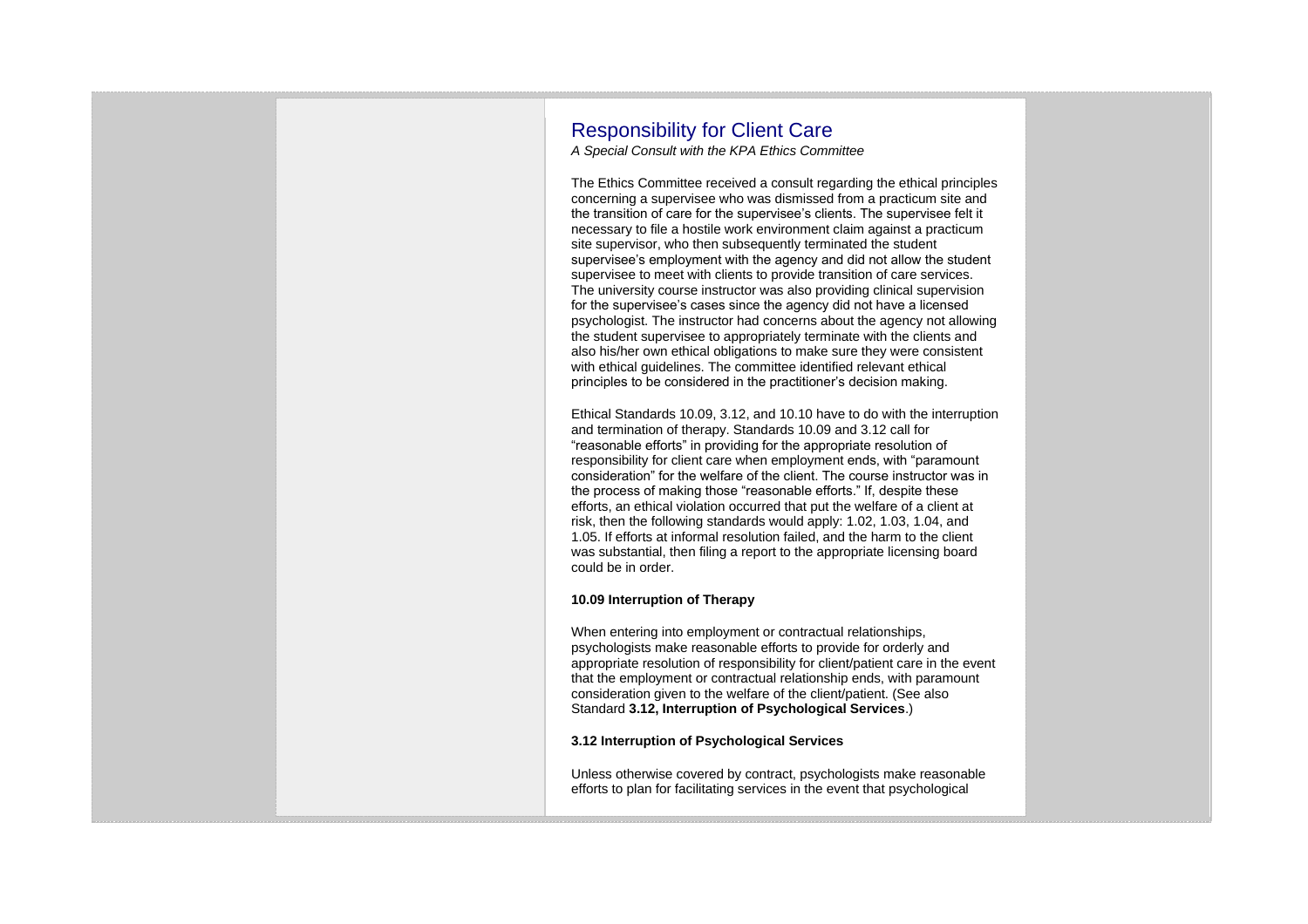services are interrupted by factors such as the psychologist's illness, death, unavailability, relocation or retirement or by the client's/patient's relocation or financial limitations. (See also [Standard 6.02c,](http://www.apa.org/ethics/code/?item=9#602c)  [Maintenance, Dissemination, and Disposal of Confidential Records of](http://www.apa.org/ethics/code/?item=9#602c)  [Professional and Scientific Work.\)](http://www.apa.org/ethics/code/?item=9#602c)

According to Celia Fisher's Decoding the Ethics Code-4th edition, (p.166), "the phrase reasonable efforts reflects awareness that some events are unpredictable and even the best-laid plans may not be adequate when services are interrupted. The unless otherwise covered by contract recognizes that there may be some instances when psychologists are prohibited by contract with a commercial or health care organization from following through on plans to facilitate services." It would be helpful to review contracts with practicum sites for any stipulations regarding follow-up care for clients in the event that a student becomes unable to complete his/her practicum.

## **10.10 Terminating Therapy**

(a) Psychologists terminate therapy when it becomes reasonably clear that the client/patient no longer needs the service, is not likely to benefit, or is being harmed by continued service.

(b) Psychologists may terminate therapy when threatened or otherwise endangered by the client/patient or another person with whom the client/patient has a relationship.

(c) *Except where precluded by the actions of clients/patients or thirdparty payors, prior to termination psychologists provide pretermination counseling and suggest alternative service providers as appropriate.*

## **1.02 Conflicts Between Ethics and Law, Regulations, or Other Governing Legal Authority**

If psychologists' ethical responsibilities conflict with law, regulations, or other governing legal authority, psychologists clarify the nature of the conflict, make known their commitment to the Ethics Code, and take reasonable steps to resolve the conflict consistent with the General Principles and Ethical Standards of the Ethics Code. Under no circumstances may this standard be used to justify or defend violating human rights.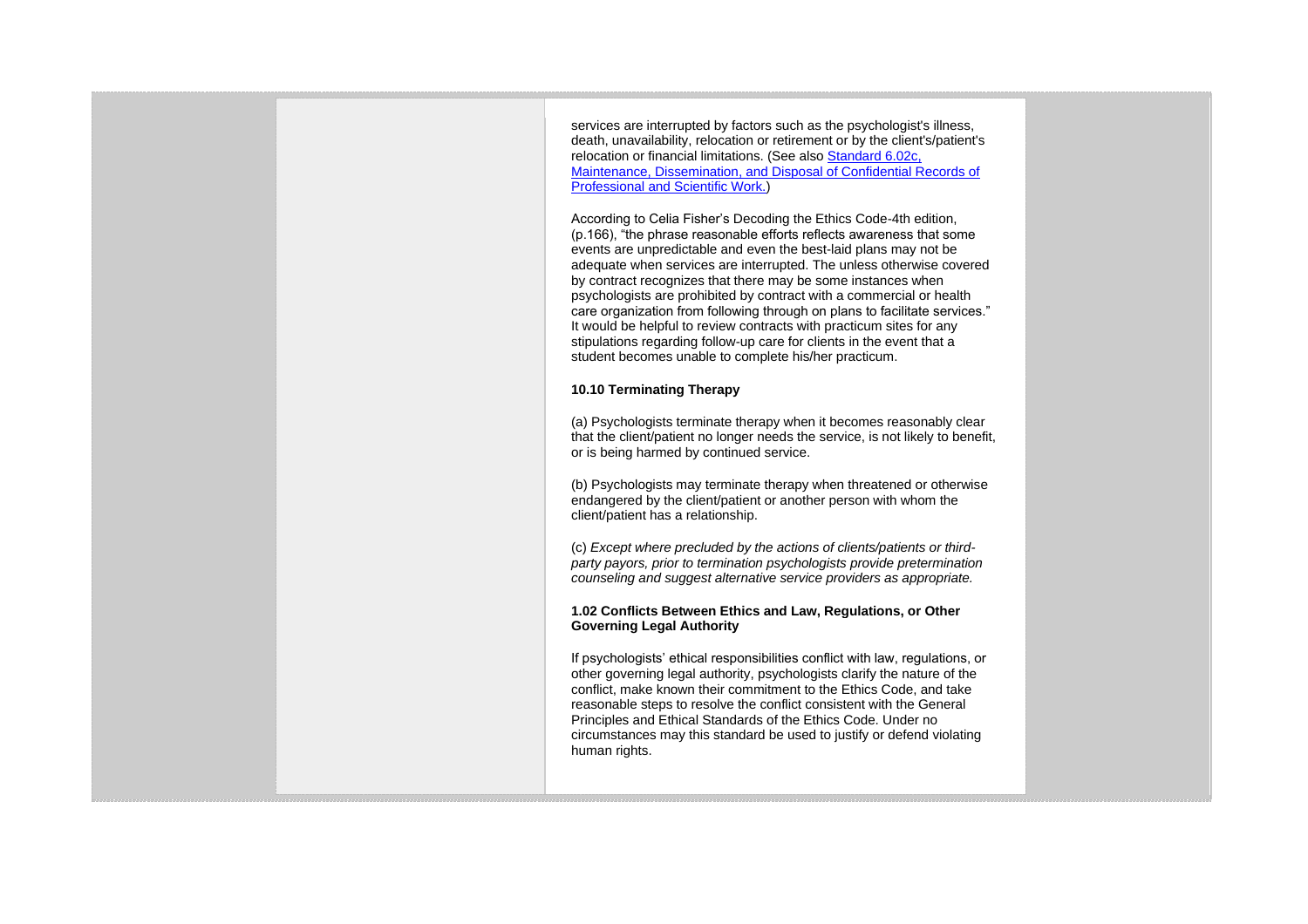## **1.03 Conflicts Between Ethics and Organizational Demands**

If the demands of an organization with which psychologists are affiliated or for whom they are working are in conflict with this Ethics Code, psychologists clarify the nature of the conflict, make known their commitment to the Ethics Code and take reasonable steps to resolve the conflict consistent with the General Principles and Ethical Standards of the Ethics Code. Under no circumstances may this standard be used to justify or defend violating human rights.

## **1.04 Informal Resolution of Ethical Violations**

When psychologists believe that there may have been an ethical violation by another psychologist, they attempt to resolve the issue by bringing it to the attention of that individual, if an informal resolution appears appropriate and the intervention does not violate any confidentiality rights that may be involved. (See also **Standards 1.02, Conflicts Between Ethics and Law, Regulations, or Other Governing Legal Authority, and 1.03, Conflicts Between Ethics and Organizational Demands.**)

#### **1.05 Reporting Ethical Violations**

If an apparent ethical violation has substantially harmed or is likely to substantially harm a person or organization and is not appropriate for informal resolution under Standard **1.04, Informal Resolution of Ethical Violations**, or is not resolved properly in that fashion, psychologists take further action appropriate to the situation. Such action might include referral to state or national committees on professional ethics, to state licensing boards or to the appropriate institutional authorities. This standard does not apply when an intervention would violate confidentiality rights or when psychologists have been retained to review the work of another psychologist whose professional conduct is in question. (See also **Standard 1.02, Conflicts Between Ethics and Law, Regulations, or Other Governing Legal Authority.**)

\*\*\*\*\*\*\*\*\*\*\*\*\*\*\*\*\*\*\*\*

In addition, the instructor was appropriately concerned about his/her own ethical obligations to "make sure they are consistent with the ethical guidelines." The following standards fall under the Human Relations section of the code, and as a university course instructor who is a psychologist who is also serving as the clinical supervisor at the site, this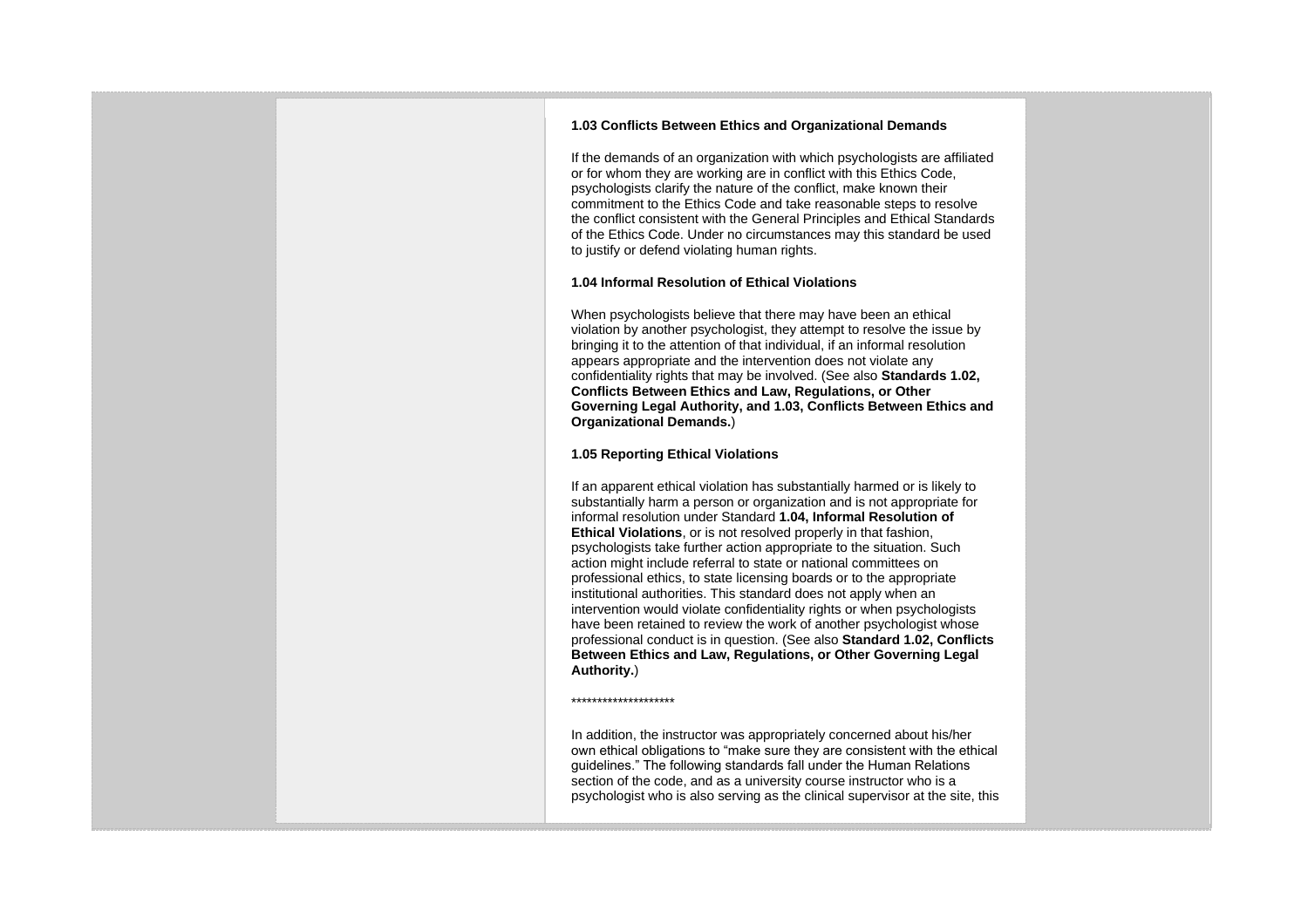likely involves multiple relationship issues, which can potentially compromise client care and outcomes. While not inherently unethical, multiple relationships are the responsibility of the psychologist to demonstrate that beneficence is maintained.

## **3.05 Multiple Relationships**

(a) A multiple relationship occurs when a psychologist is in a professional role with a person and (1) at the same time is in another role with the same person, (2) at the same time is in a relationship with a person closely associated with or related to the person with whom the psychologist has the professional relationship, or (3) promises to enter into another relationship in the future with the person or a person closely associated with or related to the person.

A psychologist refrains from entering into a multiple relationship if the multiple relationship could reasonably be expected to impair the psychologist's objectivity, competence or effectiveness in performing his or her functions as a psychologist, or otherwise risks exploitation or harm to the person with whom the professional relationship exists.

Multiple relationships that would not reasonably be expected to cause impairment or risk exploitation or harm are not unethical.

(b) If a psychologist finds that, due to unforeseen factors, a potentially harmful multiple relationship has arisen, the psychologist takes reasonable steps to resolve it with due regard for the best interests of the affected person and maximal compliance with the Ethics Code.

(c) When psychologists are required by law, institutional policy, or extraordinary circumstances to serve in more than one role in judicial or administrative proceedings, at the outset they clarify role expectations and the extent of confidentiality and thereafter as changes occur. (See also [Standards 3.04, Avoiding Harm,](http://www.apa.org/ethics/code/#304) and [3.07, Third-Party Requests for](http://www.apa.org/ethics/code/#307)  [Services.\)](http://www.apa.org/ethics/code/#307)

#### **3.09 Cooperation with Other Professionals**

When indicated and professionally appropriate, psychologists cooperate with other professionals in order to serve their clients/patients effectively and appropriately. (See also [Standard 4.05, Disclosures.\)](http://www.apa.org/ethics/code/?item=7#405)